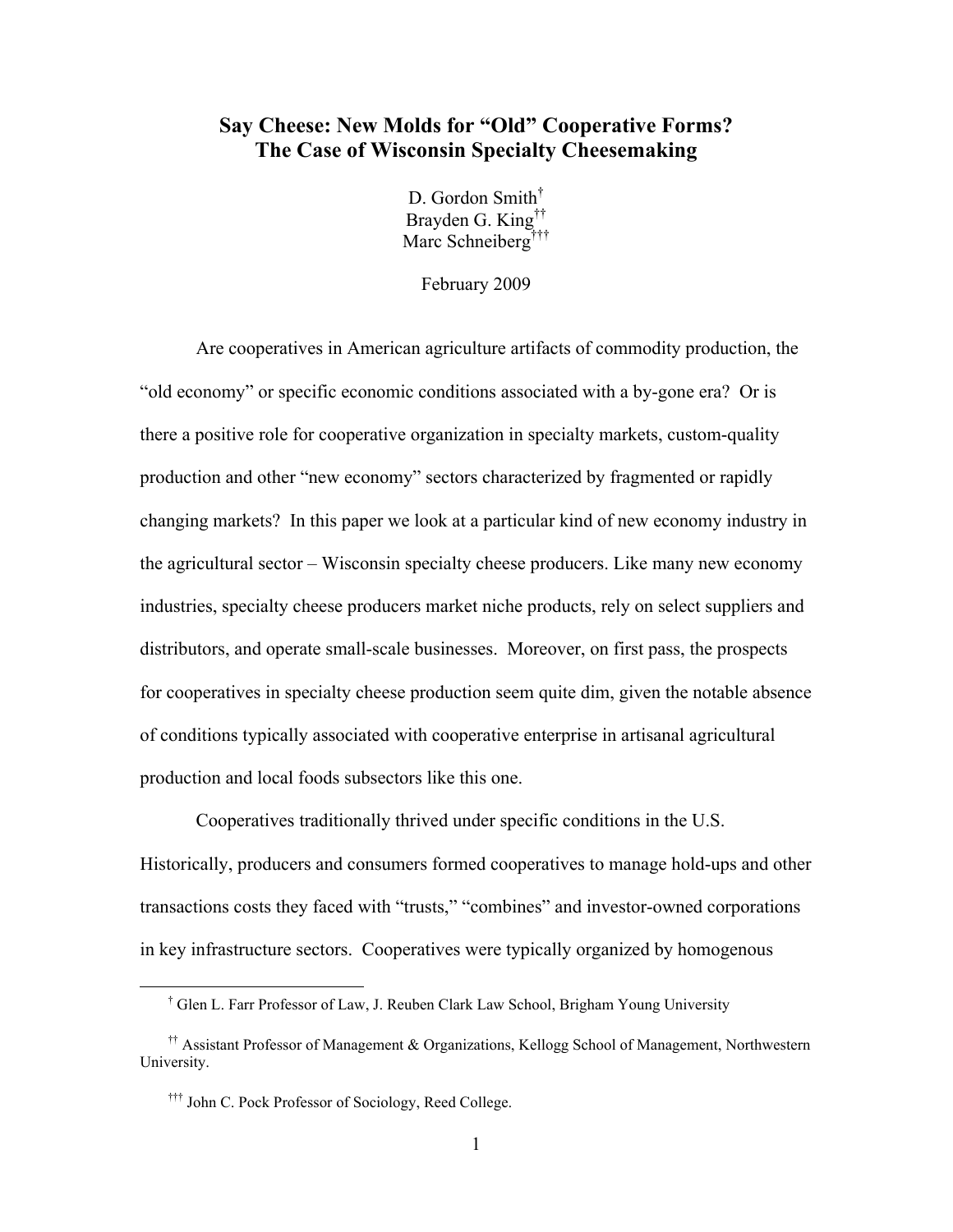groups, who dealt in relatively homogenous commodities. They emerged from political struggles over corporate consolidation, appearing in waves as farmers and independent producers mobilized to capture fruits of development, promote small stakeholder forms of capitalism, and preserve republican virtues of community, self-sufficiency and selfgovernance. They drew on cooperative templates and social identities brought to the US from Scandinavia and other northern Europe countries. And they received vital infrastructure support first, from social movements like the Grange and Farmers Alliance, and later, from national regulatory programs that used cooperatives as a redistributive mechanism to support farm incomes. Indeed, some cooperatives became formidable "big" businesses in their own right, as cooperatives like Land O' Lakes and Sunkist adopted rationalized business practices, allied themselves with supermarket chains to secure outlets for high-volume production, and came to dominate key market segments.

Few, if any, of these conditions seem to characterize Wisconsin specialty cheese production, the focus of this study. New economy producers, like specialty cheese producers, represent the polar opposite of the conventional case for agricultural cooperatives. Indeed, Wisconsin specialty cheesemakers, in key respects, are an industrial district, similar in form and function to the Italian textile or footwear industries. They are involved mainly in high-quality, small to medium batch production of individualized, rather than commodity, cheese. They are a diverse lot, seeking aggressively to differentiate their products, win awards for their produce, and create a niche for themselves. They rely heavily on informal ties and long-term relations to conduct many key business dealings. Moreover, they operate not in a world of predatory corporations, but rather, at least in part, in a world of farmers markets, Whole Foods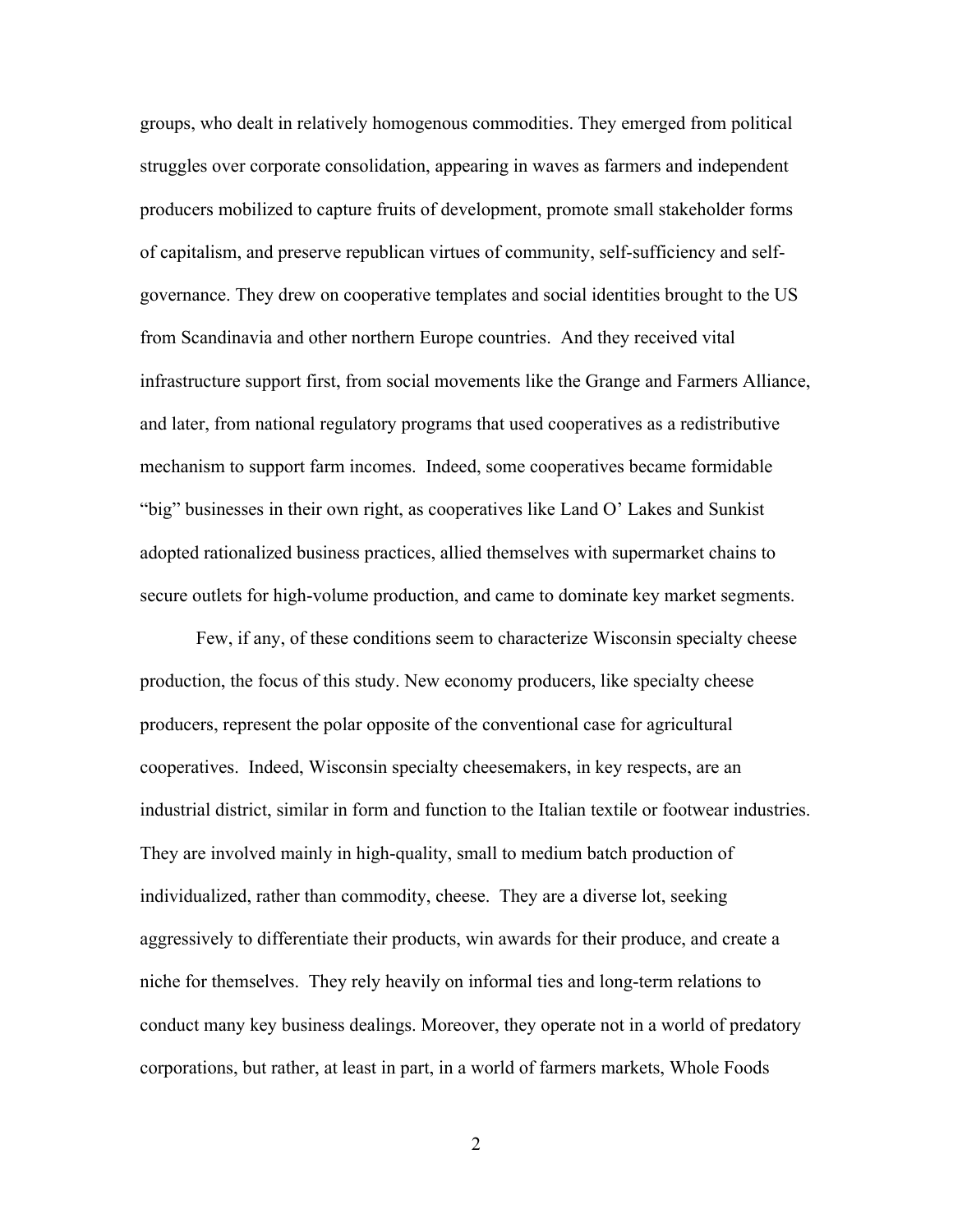Markets, high-end chefs, and local foods restaurants. Perhaps even more pointedly, some cheesemakers quite deliberately reject cooperatives as artifacts of commodity production, big business or market control which are fundamentally inconsistent with their own identities as independent artisans. For these reasons, and perhaps not surprisingly, we find relatively little cooperative activity in our sample of cheese producers.

Yet contrary to historical pattern and theoretical predilection, we do find cases of cooperative organizing, employed by specialty cheesemakers in ways that are deeply connected to their economic practices and self-definitions. This puzzle, we argue below, directly challenges any simple one-to-one correspondence between organizational form on the one hand, and economic sector, transactional characteristics, social structure or social identities on the other. It forces us to reject "excessive institutional determinism" of either the economic or sociological variety. And it forces us to understand instead how producers can and do creatively transpose, edit or redeploy organizational forms to new settings, reconfiguring their elements, rearticulating them with contexts and ongoing practices in new ways, and creating credible "alternative pathways" for small business organizing in otherwise settled domains. "Old" cooperative forms, we find, can be, and have, been retasked, retained to "new tricks," given new cultural meaning, and may very well have a role of new economy agriculture. Moreover, this is partly possible, we find, because artisanal producers strategically reinvent the cooperative form both "economically," as a mechanism for managing new economy transactional or governance issues, and "sociologically," imbuing old forms with new meanings and identities, or realigning the identity of the business organization with the categorical identity of the cooperative.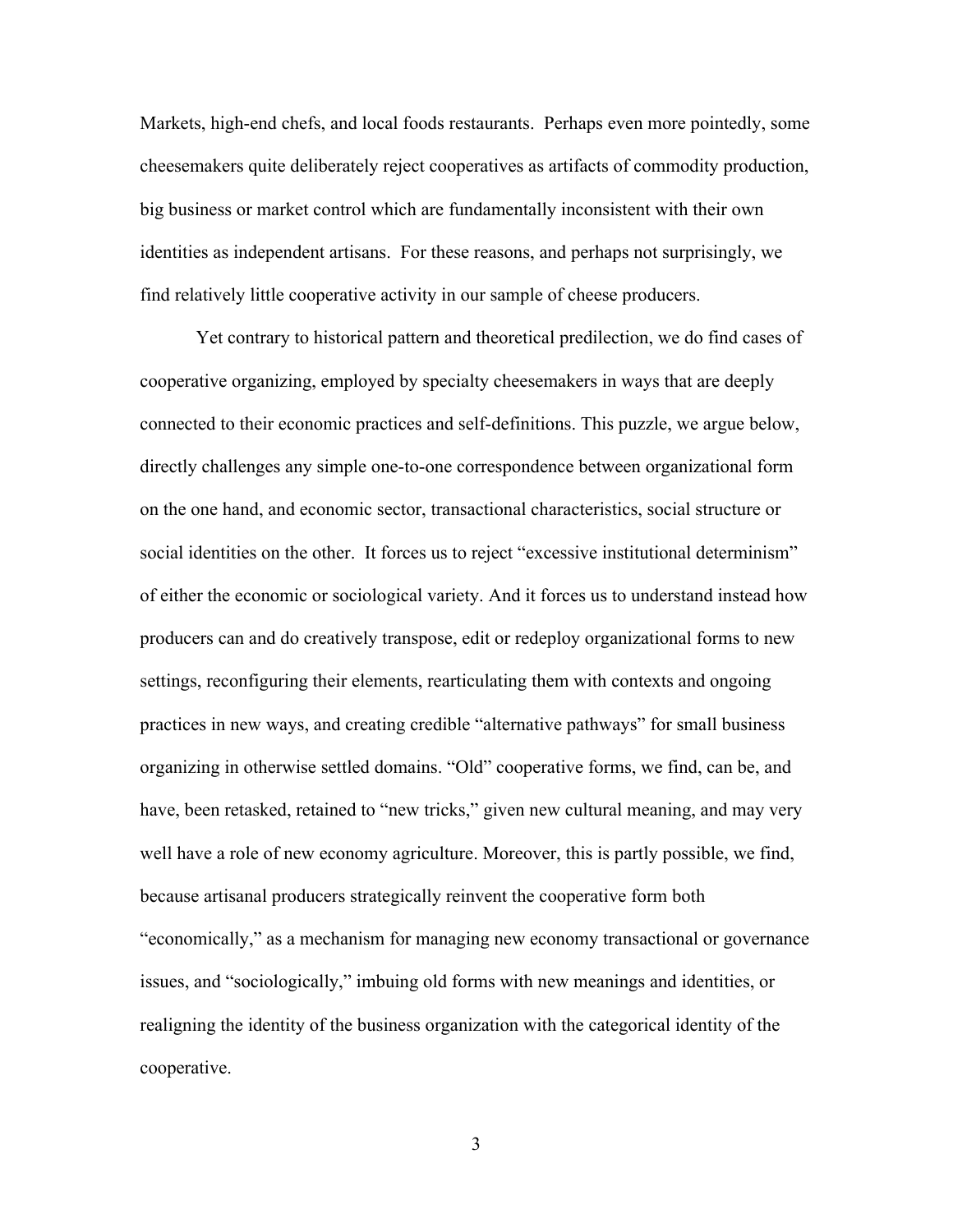# **Specialty cheese production in Wisconsin**

Many of the farmers who settled in Wisconsin during the first half of the 1800s were from New York, then the leading dairy producer in the United States, but it wasn't until the late 1800s that dairy came to dominate agricultural production in the state. In 1872 William Dempster Hoard founded the Wisconsin Dairyman's Association, launching Hoard on a career that earned him the unofficial title, "father of the Wisconsin dairy industry."1 The University of Wisconsin also played a crucial role in the development of the dairy industry, offering various courses around the state to educate farmers – particularly recent German and Scandinavian immigrants – about the benefits of dairying. Moreover, Stephen Babcock, a University of Wisconsin chemistry professor, had two scientific breakthroughs that would revolutionize cheesemaking. First, he created the "Babcock Test" in 1890 to measure the butterfat content of milk, thus allowing dairy farmers to determine which cows produced the best milk for cheesemaking. Second, Babcock worked with bacteriologist Harry L. Russell to create a cold-curing process for ripening cheese. By 1899 more than 90 percent of Wisconsin farms raised dairy cows, and by 1915 Wisconsin was producing more cheese and butter than any state in the United States.<sup>2</sup>

Until recently most cheeses produced in Wisconsin were "commodity" cheeses, including cheeses of European derivation – most notably, Swiss (Switzerland), Cheddar (England), Mozzarella and Provolone (Italy), Muenster and Limburger (Germany), and Gouda and Edam (Holland) – as well as cheeses first created in Wisconsin, such as Brick

 $\frac{1}{1}$ <sup>1</sup> Ellis B. Usher, 4 Wisconsin: It's Story and Biography 1848-1913 681-82 (1914).

<sup>&</sup>lt;sup>2</sup> Wisconsin Historical Society, "The Rise of Dairy Farming" (http://www.wisconsinhistory.org/turningpoints/tp-028/)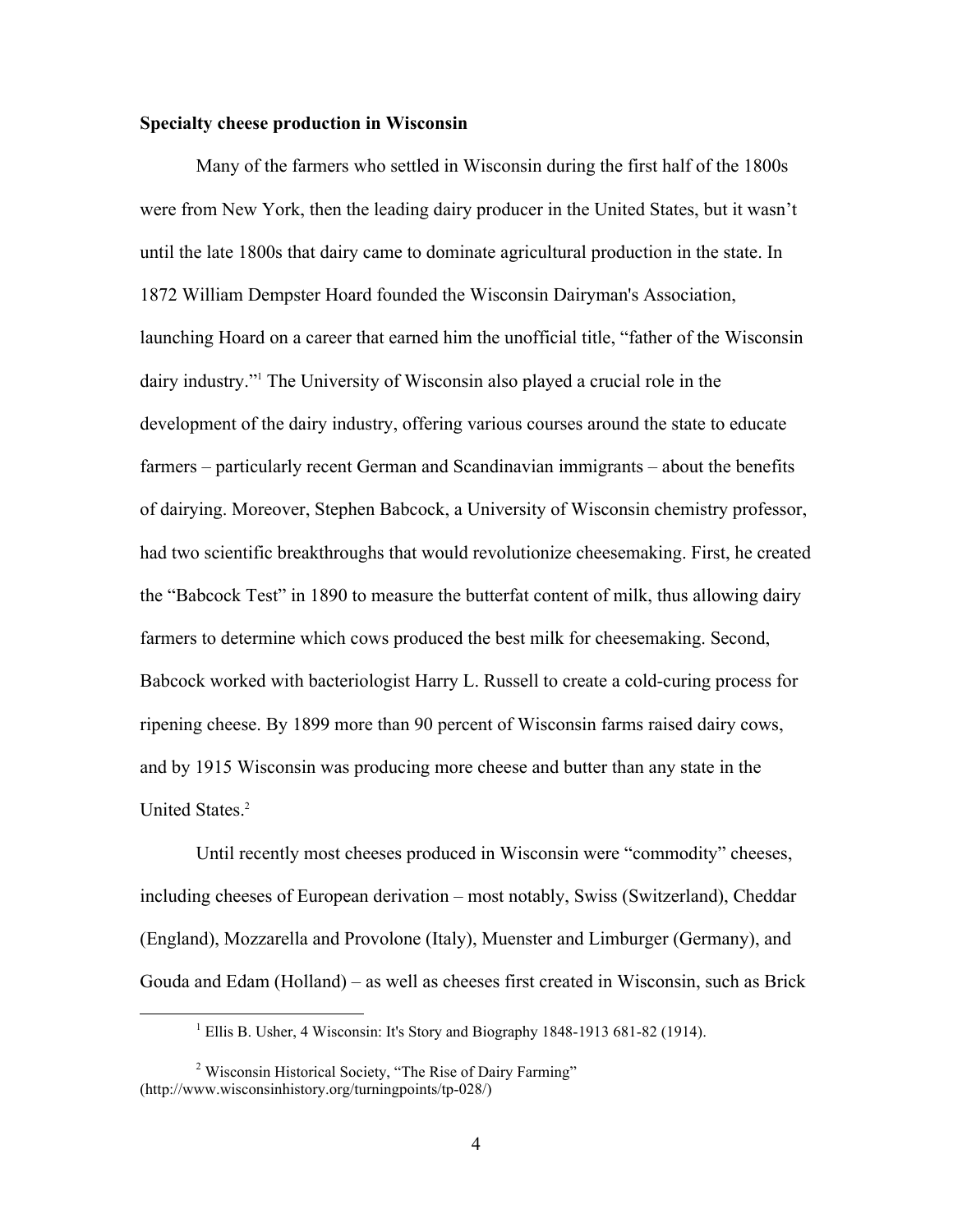and Colby. In the early 1900s, cheese was produced in small batches at local cheese factories. Wisconsin boasted 2,800 cheese factories in 1922, making it a leading state in dairy and cheese production.<sup>3</sup> And, to a remarkable extent, this production was cooperatively organized or embedded, with Wisconsin alone boasting over 170 cheese cooperatives in 1922, and a broader ecology of 716 and 908 milk, cheese and creamery cooperatives, respectively, in 1925 and 1927. 4 During this era, at least, Wisconsin, its dairymen, and its cheesemakers represented a central locus of cooperative organization in agriculture.

As refrigeration trucks became more common, the need for local production diminished, and the number of cheese plants in Wisconsin declined to approximately 1,500 by 1945. Over the past 50 years, California has increased its commodity cheese production substantially, placing further pressure on Wisconsin cheesemakers. Today Wisconsin has only 115 cheese factories, with slightly over half producing commodity cheeses.

Some of the cheese factories that were vacated by commodity cheesemakers have been refurbished for the production of specialty cheeses. Most Wisconsin cheesemakers refer to "specialty" cheese, rather than "artisanal" cheese, though the distinction between these two concepts is not readily apparent. The American Cheese Society offers the following definition of "artisanal" cheese:

 <sup>3</sup> <sup>3</sup> Wisconsin Milk Marketing Board, "History of Wisconsin Cheese" (http://www.eatwisconsincheese.com/wisconsin/history\_of\_wisconsin\_cheese.aspx)

<sup>4</sup> Elsworth R.H., 1928. *Agricultural Cooperative Associations, Marketing and Purchasing, 1925*. Washington, DC: US Department of Agriculture. Elsworth, RH. 1930. *Cooperative Purchasing and Marketing, 1920-1930.* Washington, DC: US Department of Agriculture.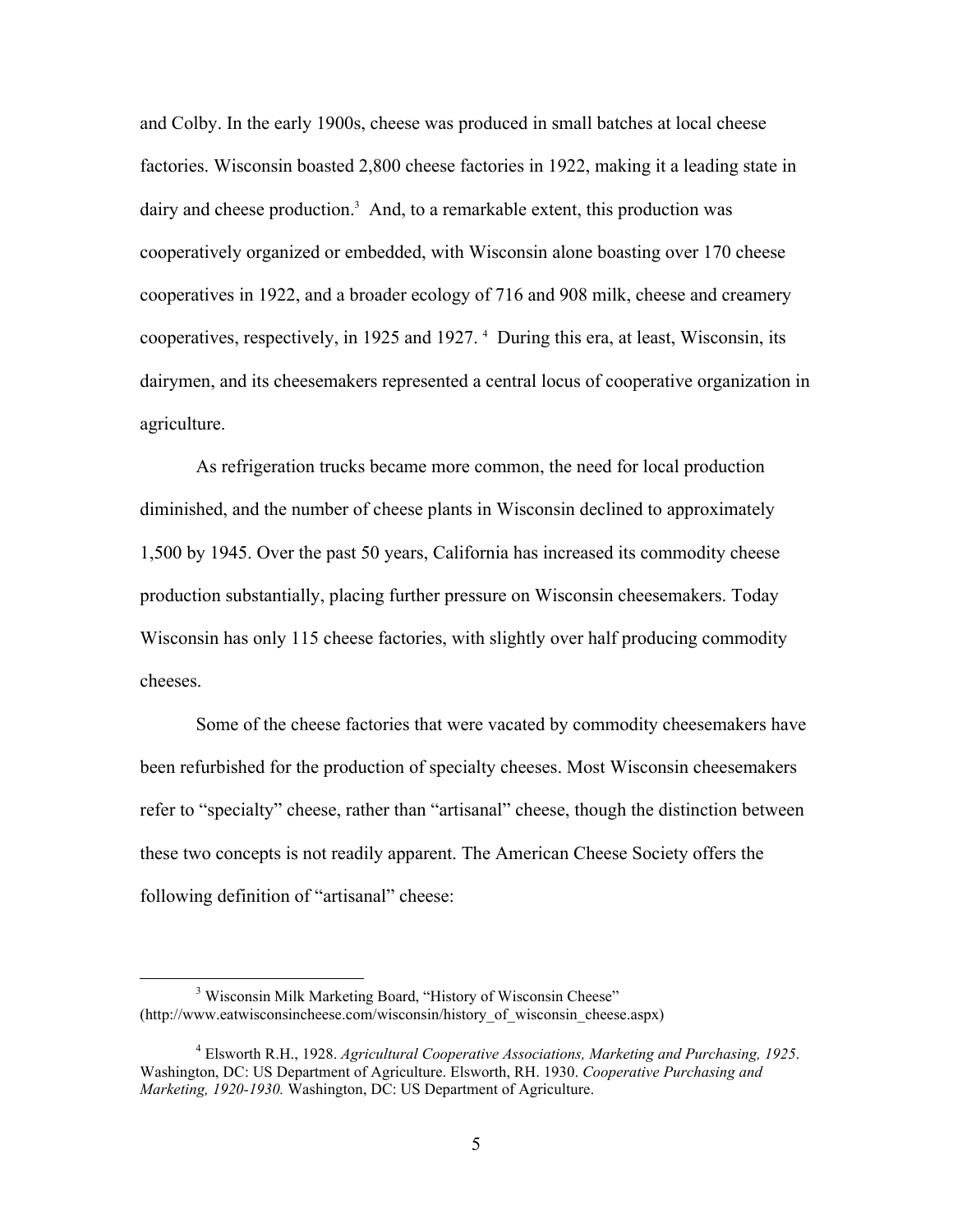The word "artisan" or "artisanal" implies that a cheese is produced primarily by hand, in small batches, with particular attention paid to the tradition of the cheesemaker's art, and thus using as little mechanization as possible in the production of the cheese. Artisan, or artisanal, cheeses may be made from all types of milk and may include various flavorings.<sup>5</sup>

"Specialty" cheese, as that term is used by Wisconsin cheesemakers, is well-

captured in this definition from the Wisconsin Dairy Artisans Network:

A subjective term used to classify cheeses of exceptional quality, notably unique or produced in limited quantities. Cheeses that are combinations of different cheese types also may be referred to as specialty. For example, Blue/Brie is a soft-ripened specialty cheese with a blue vein mold throughout.<sup>6</sup>

In our conversations with Wisconsin cheesemakers, it became apparent that

"specialty" cheese is a broad category, including everything from commodity cheeses

with added flavorings (*e.g.,*Havarti with dill) to the mixed milk cheeses of Carr Valley

(*e.g.,* Gran Canaria, which is made with a blend of sheep, goat, and cow milk) to the most

celebrated Wisconsin specialty cheese, Pleasant Ridge Reserve, which is described on the

Uplands Cheese Company's website as "an artisanal cheese made from the non-

pasteurized milk of a single herd of Wisconsin cows fed and managed using natural, 'old

world' practices."7

All cheesemakers in Wisconsin must be licensed by the State.<sup>8</sup> Qualifications for

a license include working as a cheesemaker assistant under the direct supervision of a

licensed cheesemaker; passing a written examination on the laws related to

 $rac{1}{5}$  $5$  The American Cheese Society

<sup>&</sup>lt;http://www.cheesesociety.org/displaycommon.cfm?an=1&subarticlenbr=51>.

<sup>&</sup>lt;sup>6</sup> Wisconsin Dairy Artisans Network (http://www.wisconsindairyartisan.com/definitions.html).

 $^7$  Uplands Cheese Company )http://www.uplandscheese.com/).

<sup>&</sup>lt;sup>8</sup> Wisconsin Statutes § 97.17 ("No person shall engage as a ... cheesemaker unless the person has a license from the" Department of Agriculture, Trade and Consumer Protection).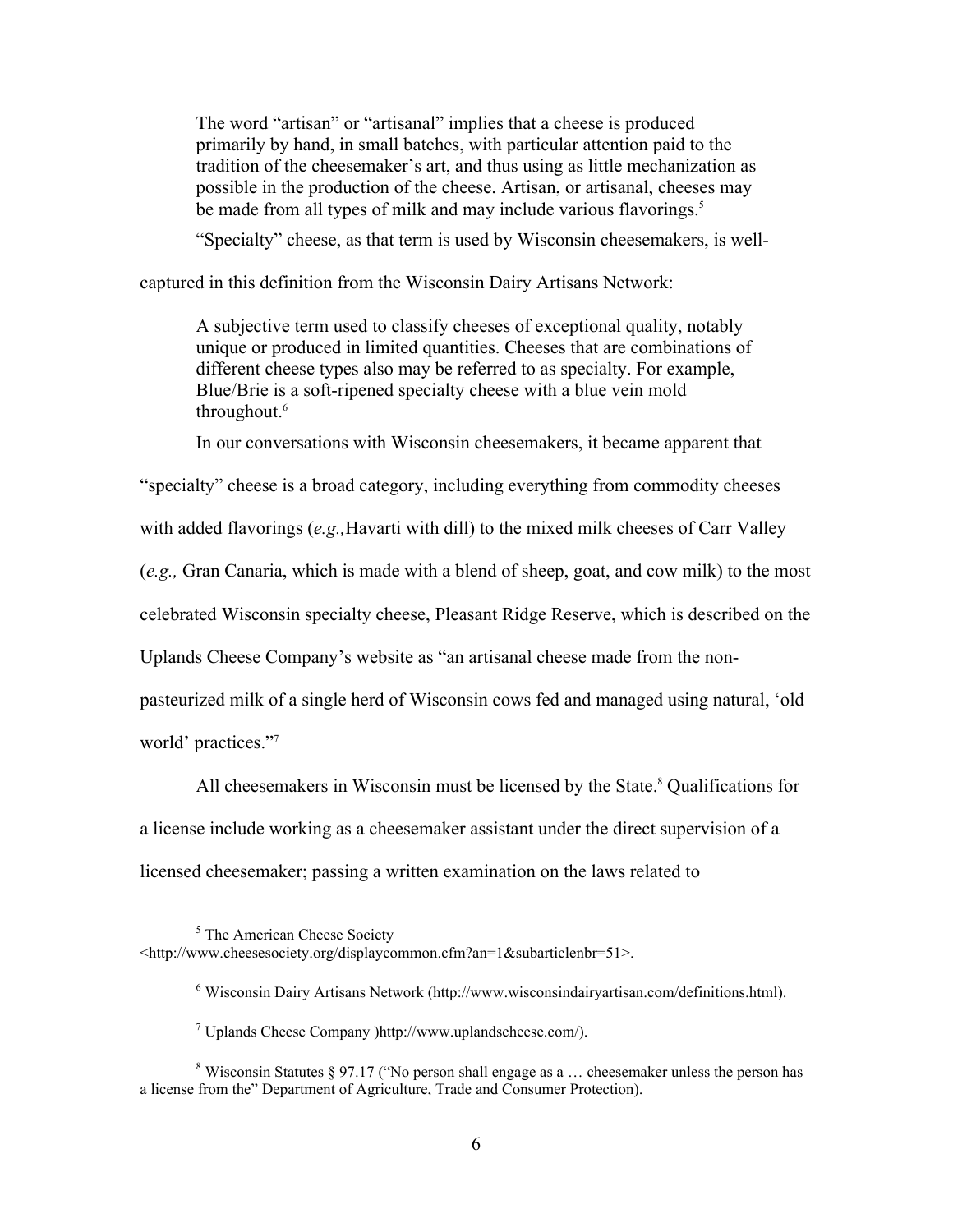cheesemaking, the fundamentals of cheesemaking, various aspects of cheese plant operations, and practical knowledge of dairying. The apprenticeship requirement may help to explain the high concentration of cheesemakers in the southwest quadrant of Wisconsin. Below is a map showing the locations of Wisconsin's specialty cheesemakers, many of whom were contacted as part of this study:<sup>9</sup>



Currently, Wisconsin cheesemakers look less like their "commodity cousins" of most of the  $20<sup>th</sup>$  century than they do an industrial district of small batch, specialty craft producers. They are geographically concentrated. They are a heterogeneous group of producers, pursing high-quality, small to medium batch production of individualized, cheese, often using highly skilled labor. They work aggressively to differentiate their products, win awards for their produce, create a niche, and establish a name for

 $\frac{1}{9}$ <sup>9</sup> Wisconsin Dairy Artisans Network (http://www.wisconsindairyartisan.com/). The complete list of these specialty cheesemakers appears in the Appendix.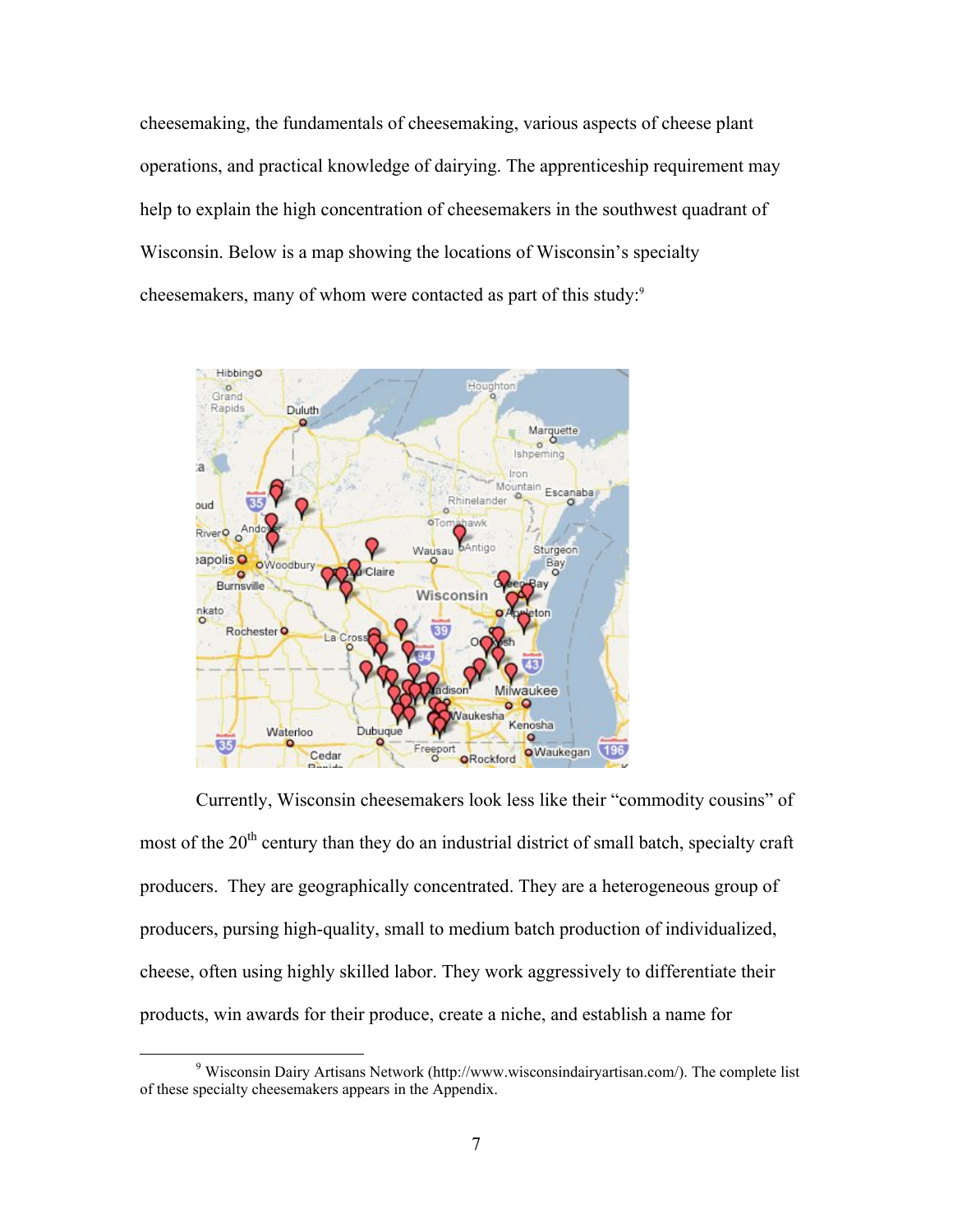themselves in a world of farmers markets, Whole Foods Markets, high-end chefs, and local foods restaurants. They rely heavily on informal ties and long-term relations to conduct their business dealings. Moreover, it is not uncommon for cheesemakers to selfconsciously reject cooperatives as artifacts of an economic world, type of markets or product category that are inconsistent with their own identities as independent artisans.

What role, if any, is there for cooperative organization in this changed world of artisinal cheese? To address this question, have been conducting in-depth, structured interviews with Wisconsin specialty cheesemakers. Each interview was conducted with an official representative of the cheese company, usually the founder, the general manager, or the head cheesemaker. During the interviews we asked the representatives about the basic operations of their business, the company's history, the background of choosing a particular legal form, governance and decision-making issues, and the future plans and goals of the company. We were particularly interested in these interviews in the decisions cheesemakers made about the form of organization, whether or not they considered cooperative forms, and the factors that influenced their thinking on these matters. To date, we have interviewed representatives from eighteen different cheese companies.

### **Preliminary findings: Three cases of cheese production**

Consistent with a profile of a markedly changed world of cheese making, cooperative forms appear comparatively rare in this subector. Nevertheless, there was variation across cheesemakers in whether or not they engaged or incorporated cooperatives into their operations. Some embraced cooperativism, and in some new and surprising ways, suggesting a continued role for cooperatives even in this changes world.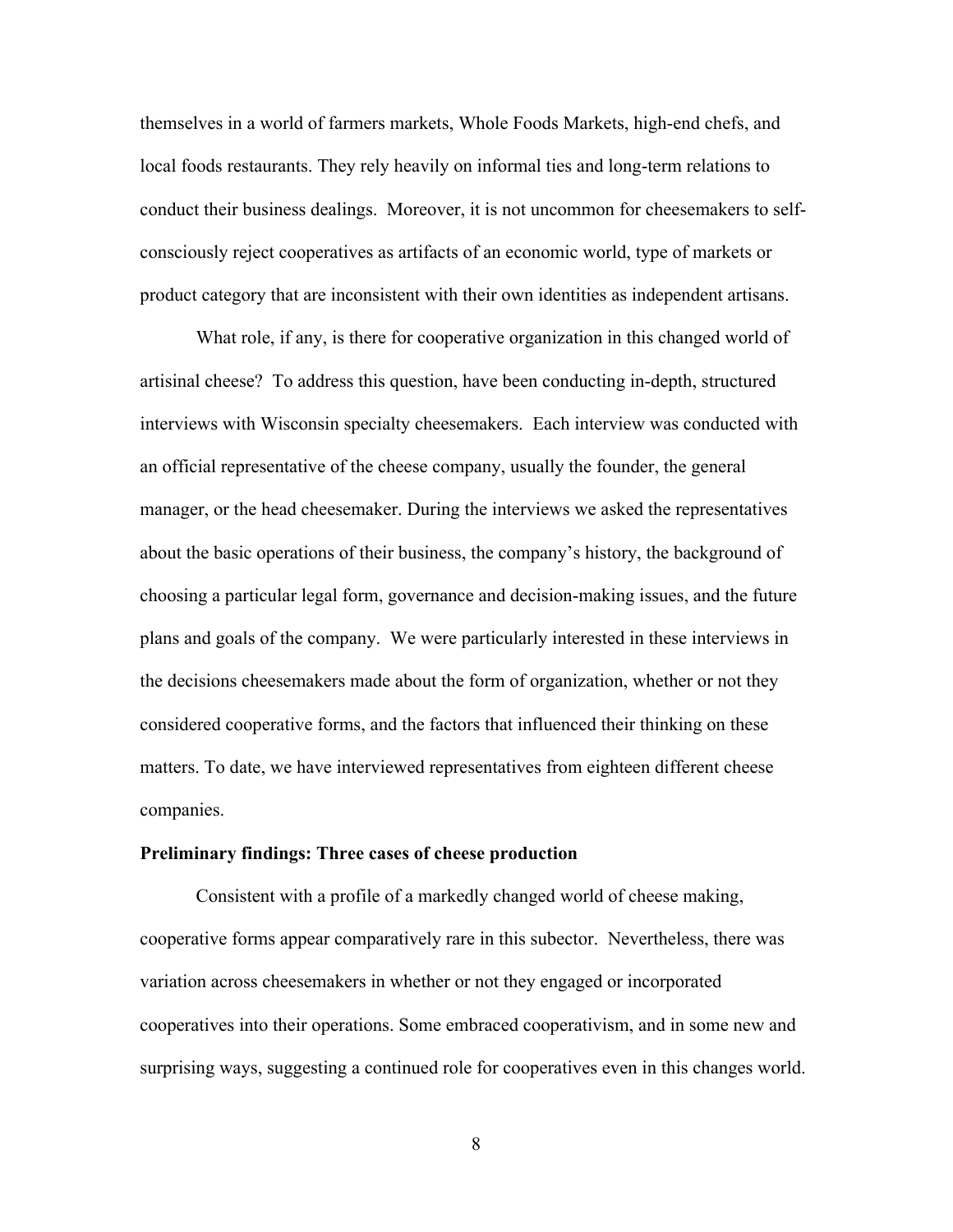In this section, we look at factors mentioned in structured interviews with cheesemakers as influencing their choices of organizational form. We focus on three particular cases, which represent distinct patterns of form choice, and use these cases to set up a preliminary typology of specialists' relations to cooperative forms.

# *Carr Valley* (Cooperatives irrelevant?)

Carr Valley is a mid-sized cheese company that has goals to grow significantly over the next several years. They make roughly two million pounds of cheese each year. Although the bulk of their business is in the commodity cheese line (i.e., cheese curds and cheddars), they have a variety of specialty cheese products that they market through retail chains and wholesalers. Even their cheddar cheese products are produced with traditional methods, making the products more artisanal than the bulk cheese of mass producers. ("[M]ore and more [our cheddar] is becoming artisan cheese because the techniques are getting lost. If you look at the video out there now and some of the pictures from the 1930s, there's like some of the same equipment. So they're still doing it the same way.") Like many of the representatives we interviewed, Carr Valley uses "artisanal" not only to describe the specialty, rare forms of cheese produced but also to denote the authenticity of production methods used by the company. Authenticity, and consequently the label "artisanal," is linked to tradition and novelty.

Carr Valley is not associated in way with a cooperative form. It does not have any official ties to dairy cooperatives nor did they consider using a cooperative legal form. The plant was originally operated as a family business, but in the 1980s the family business split, and one of the remaining family members bought the plant used by the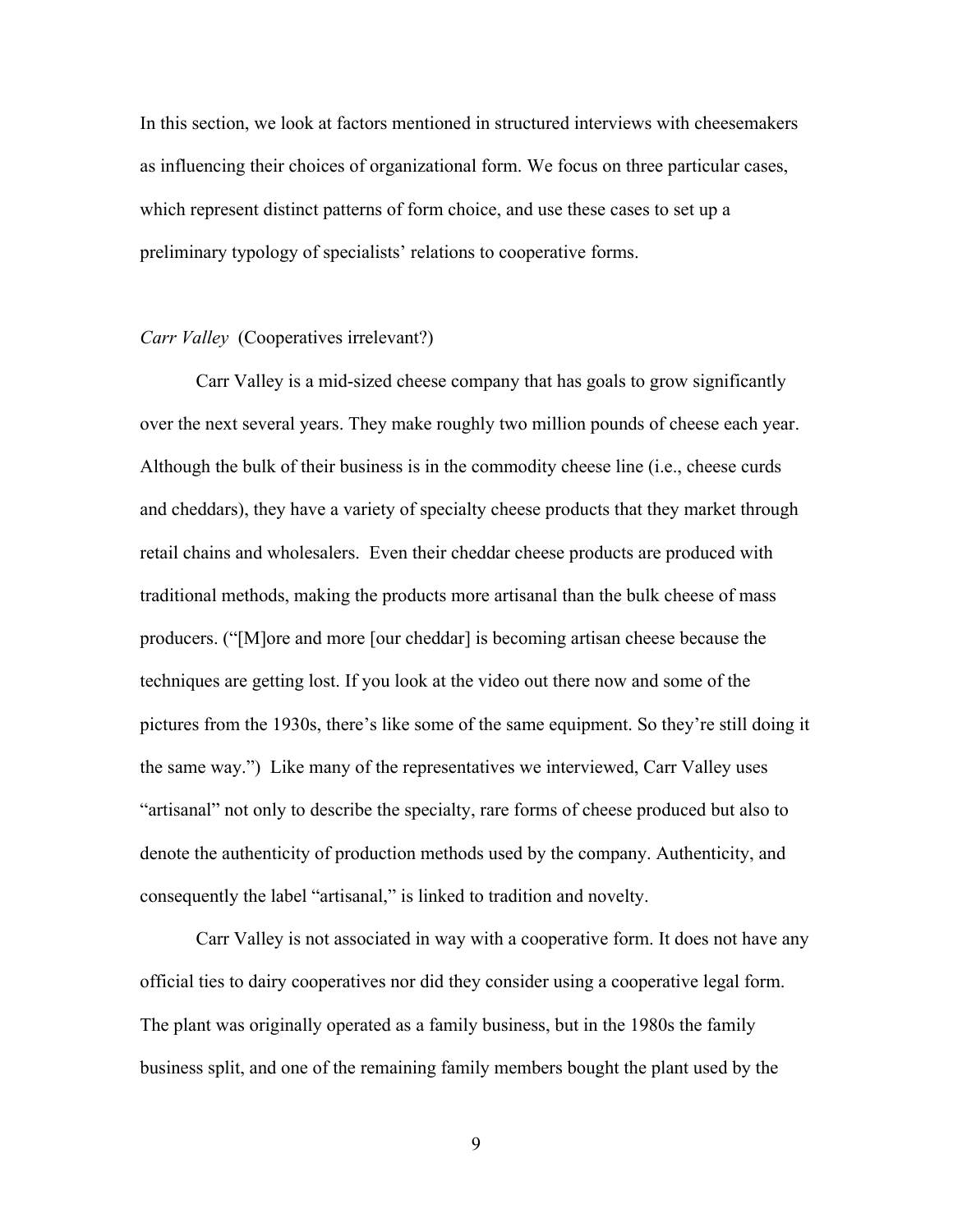company today. After the split the company reorganized as a complex legal structure, in which an LLC owned the real estate and the cheese company became an incorporated organization. The owner also created separate corporations to handle storage and warehousing. When asked about the complexity of the legal arrangements, the representative noted that the company's lawyer was largely responsible for the legal choices.

Manager: Well, the same person owns all of [the different companies]. We do have different ends for different ones. His idea, if you ask any of us, we're Carr Valley Cheese Inc. He's trying to get the focus off of just Sid Cook and bring it into Carr Valley and so you're looking at cheese that is made by Carr Valley, not Sid Cook. And that way, if something happens to him, life goes on  $-$  it goes on.

Interviewer: And I missed the name of the one in Mauston.

Manager: Wisconsin Pride. We also have another company that's our warehouse, we have a cold storage facility and portage and we call that Portage Cold Storage.

Interviewer: So is that owned by Sid or is that owned by the Corporation.

Manager: Nope, that's owned by LLC.

Interviewer: And as far as you know, there's no contract between these entities, they just sort of do their separate things.

Manager: Yup…. I think what happened was that at one point and time, this is what the company was, but then we added this and then they added this and to come up with different ways of interacting….but I think "Why don't you just put it all together?"

Interviewer: So my sense is that lawyers are involved at some point here.

Manager: Exactly.

Leaving the choice of legal form to a lawyer's discretion is a fairly common

practice among the company representatives we interviewed. Relegating legal decisions

to a lawyer may have important ramifications for the organization of cheesemaking. One

possibility is that there is less heterogeneity in organizational form than might be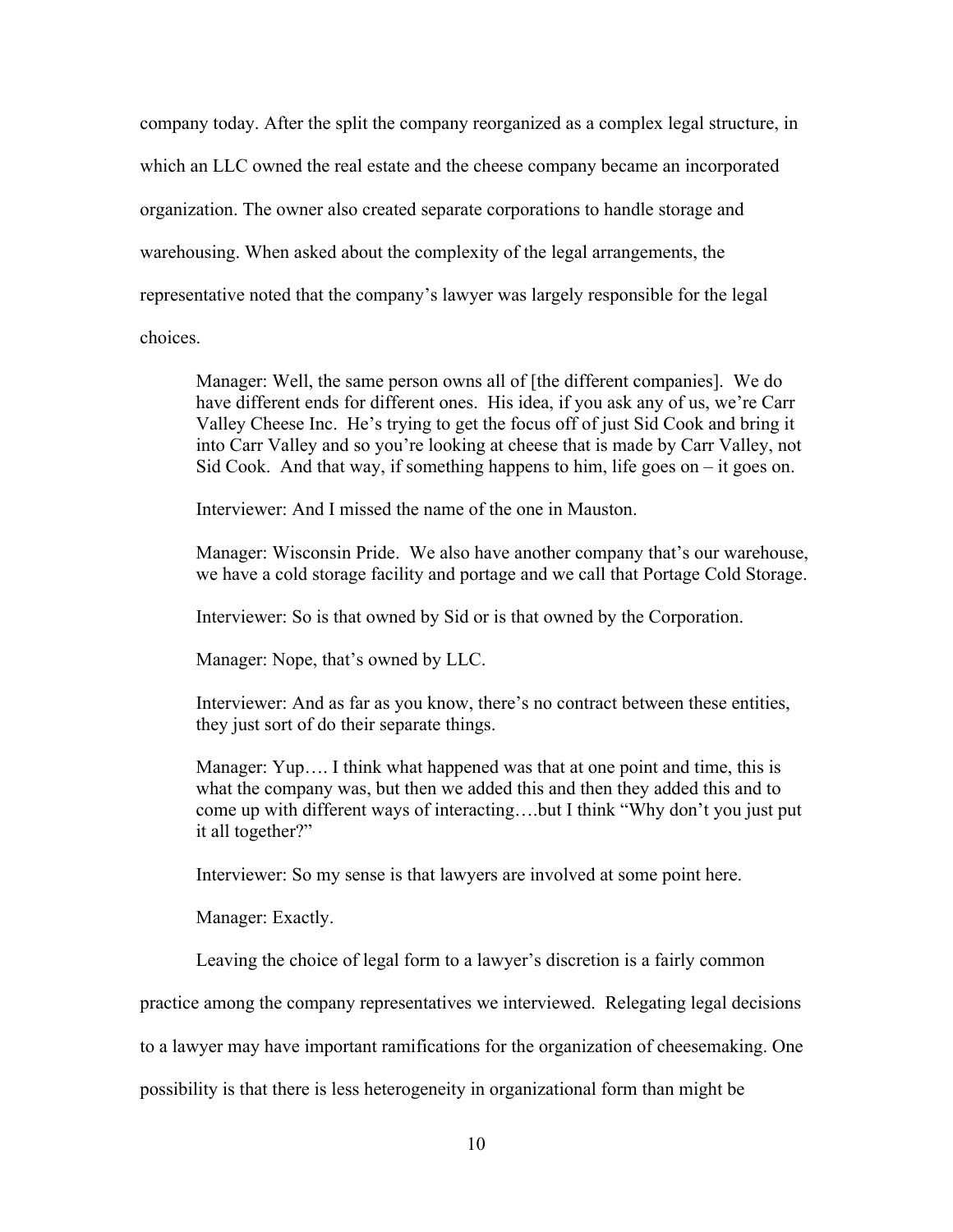beneficial to the specialists. Cooperatives and other more innovative legal forms may be left out of the range of possibilities because the local lawyers do not have sufficient knowledge about how to make these kinds of choices (we discuss this more in relation to the Edelweiss case). As we discuss later, choosing a cooperative form may have special benefits for cheese producers, but inasmuch as choice of legal form is limited to a narrow range these benefits are unavailable to producers who lack the right connections to more sophisticated legal assistance. Alternatively, there may be very "loose coupling" between the *legal* form of cheesemaking enterprise, and its day-to-day activities, practices and problem. Rather than understanding forms as specific controls or guides that proscribe particularly activities or routines, they may function more as general templates, which can be fairly costlessly chosen and adapted to a wide variety of particularly circumstances and enterprise operations. In fact, legal forms may simply be set aside as "something lawyers do," to be called into play when legal conflicts arises.

### *Butler Farms* (Cooperatives *versus* artisianal production)

Butler Farms is a small cheesemaking business operated by a husband and wife team. Rather than using milk from cows, Butler cheese is made with sheep milk. Due to the small scale of the operation, they produce six select cheese varieties, which they distribute directly to customers. While in the past the company tried to widen their distribution through large retailers and farmers markets, they found that they could cut costs and enhance their net income through a face-to-face distribution strategy, selling the bulk of their products to local restaurants and stores. Rather than relying on contracts or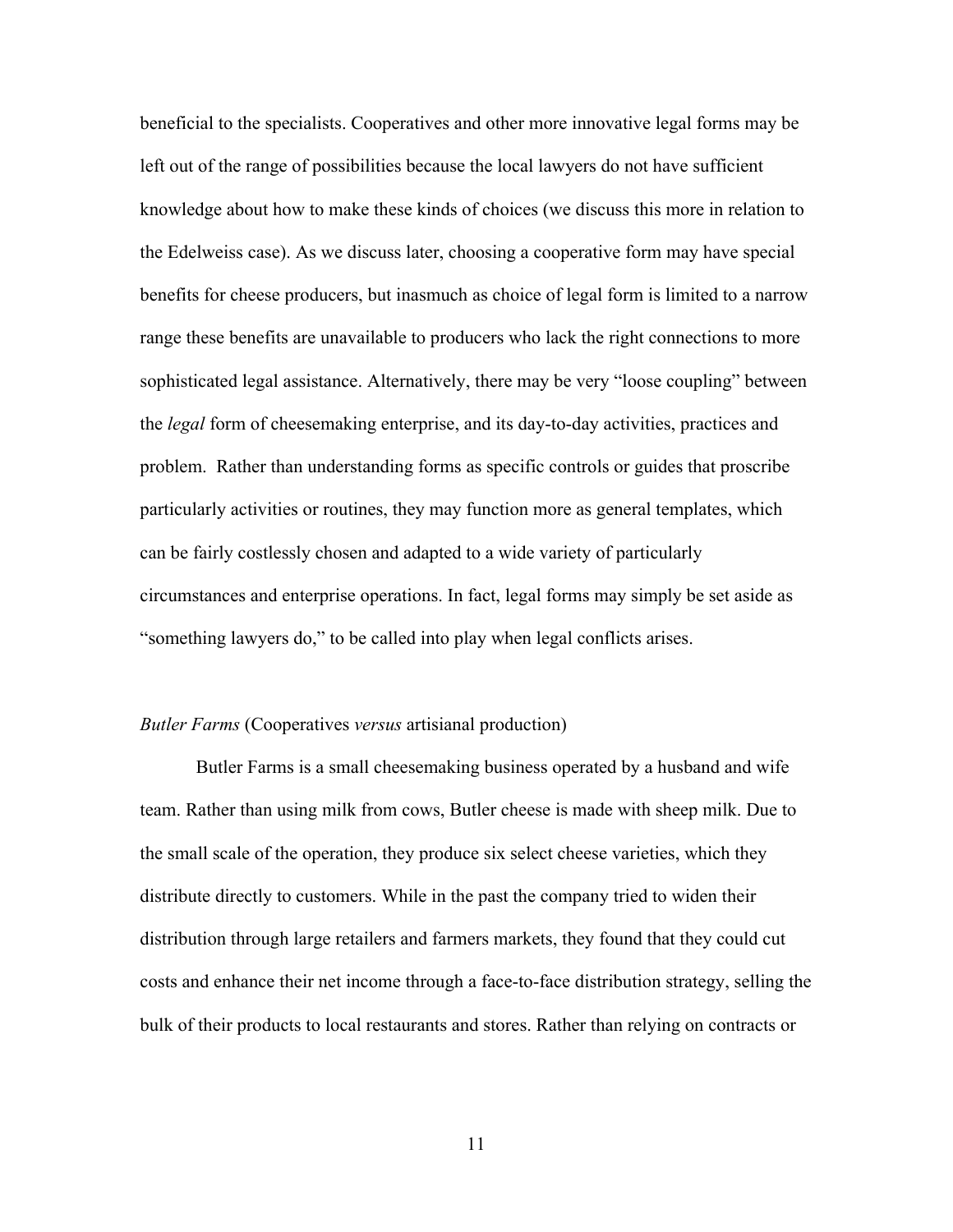purchase orders, their sales are deeply embedded in trusting relationships, typical of relational contracting (Macaulay, 1965; Grannovetter, 1985).

Ya it's [a cash business]. Sometimes it's like "Oh, I forgot my checkbook today" and then it's like "Don't worry about it." A few weeks ago it was a girl from Harvest, you know, and it was "I'm not gonna be here next week but I will be here the next two weeks." And sure enough she came back on Saturday and bought more things and paid for them. You know, [a local specialty food store owner], every couple of weeks she tells us how much she needs, we make the delivery on like Saturday at the farmers market and a few days later the check is in the mail.

Butler Farms's self-definition as artisanal is based on the notion that not only do they

produce specialty cheese but that they use atypical distribution methods. The do-it-

yourself and "buy local" ethic are deeply engrained in their *modus operandi*.

Butler does not currently organize as a cooperative and do not acquire any milk from cooperatives because they raise all of the sheep on their own farm. But at one time they did belong a cooperative of sheep farmers. Over time, they "drifted away" from the cooperative. Leaving the cooperative was an explicit choice on their part to enhance their independence and preserve their strategy of staying small.

There's a sheep dairy coop, and we belonged to that in the beginning, but we kind of drifted away, it was amicable, as far as I'm concerned. We just didn't go to any more meetings; they were going in a different direction than we were. They were looking to get big and do mass production and national distribution and we were looking to try and stay more local and I think, for me, the split came just…they wanted to go to a big multi-national for making their cheese. And it was like "Why are you doing that?" you know?... we decided that we were going in different directions is all. I see that you're going that way, and I'm not going that way. And it worked out better for us in that it helped us stay small cause it's so hard to do that. It's so easy to try to make more, to try and distribute more, to get more animals…it kind of takes on a life of its own.

We've really struggled to try to stay small …we've been doing this full time since '93 since we moved here, and I'd say about '02 - '03 the light bulb finally turned on. We said ok, no more farmers markets, no more distributions, and how can we do what we do – we milk only seasonally now.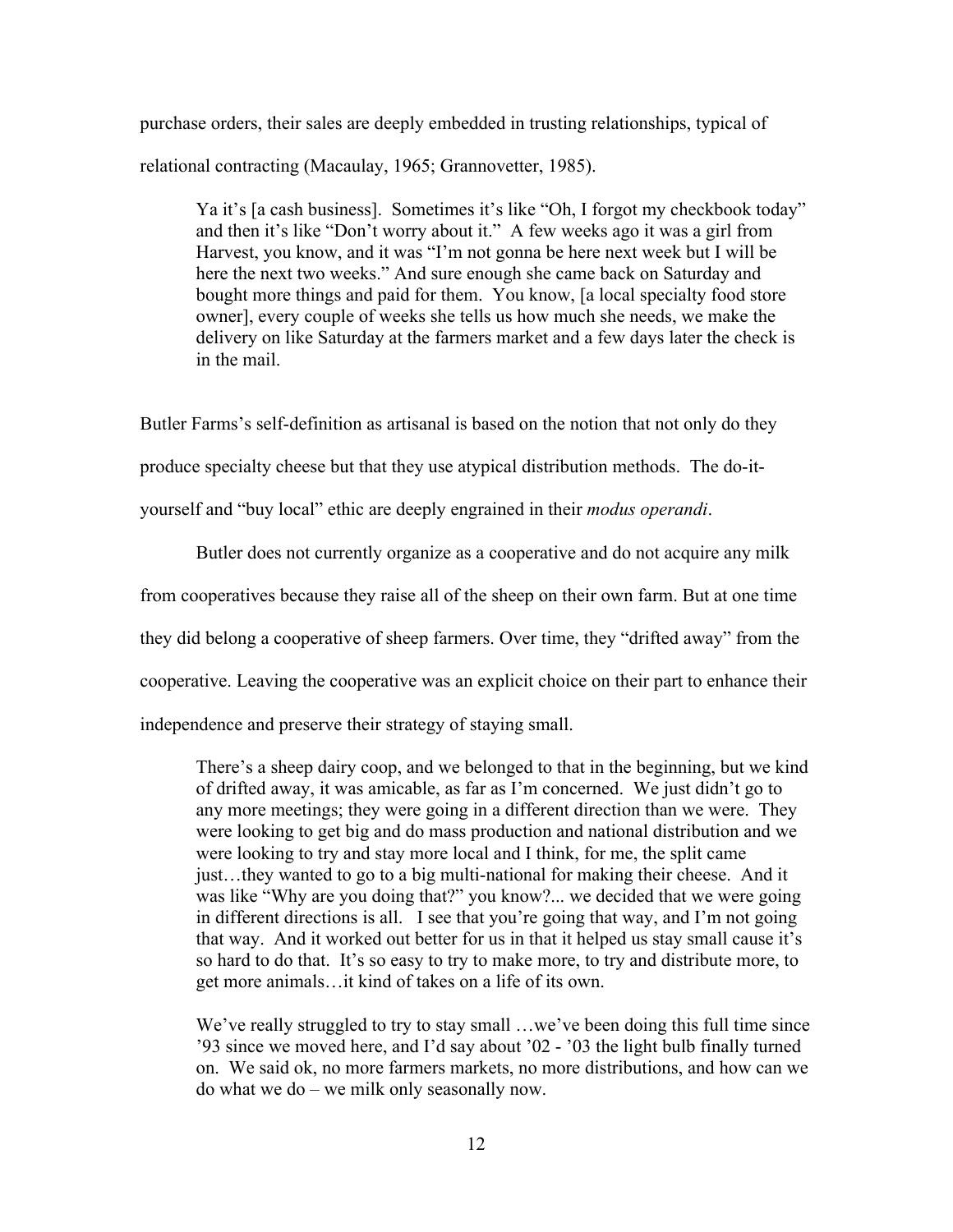For Butler Valley, joining a cooperative meant losing some of their autonomy and their connection to the craft of cheesemaking. The cooperative planned to hire an independent cheesemaker to process all of their sheep milk, which would have reduced the production and distribution costs of each farm. While this move may have been economically sound for Butler, their choice to disaffiliate with the cooperative also reflected their commitment to cheesemaking as a craft and family lifestyle. In effect, Butler defined their economic interests *and* business identities in contrast or in opposition to cooperative forms, making cooperative organization relevant to the cheesemaking enterprise, but as something to be avoided or dismissed. Butler thus stands as a second possible category in our typology of cheesemaker-cooperative relations.

# *Edelweiss Cheese* (The "coop fit?")

Edelweiss Cheese is a mid-sized company, consisting of four farms, that produces roughly 1.2 million pounds of cheese each year. Edelweiss has seven specialty cheese products. The company distributes mainly to local retail stores and through farmers markets. The key distinguishing quality of Edelweiss is that it relies solely on milk coming from grass fed cattle. This unique grazing method helps them distinguish their product from cheese made from grain-fed cows and organic products. Edelweiss claims that grass fed cows produce a higher quality milk and cheese. The manager of Edelweiss stated this quality difference in the following quotation:

Different taste comes off the grass. You'll pick up the flavors of what their eating, whether its clover or grass or whatever, that'll get picked up in the flavor profile. And also the color is unbelievable because the carotene is freshly picked it carries through the milk and out into the cream. So the milk is really yellow.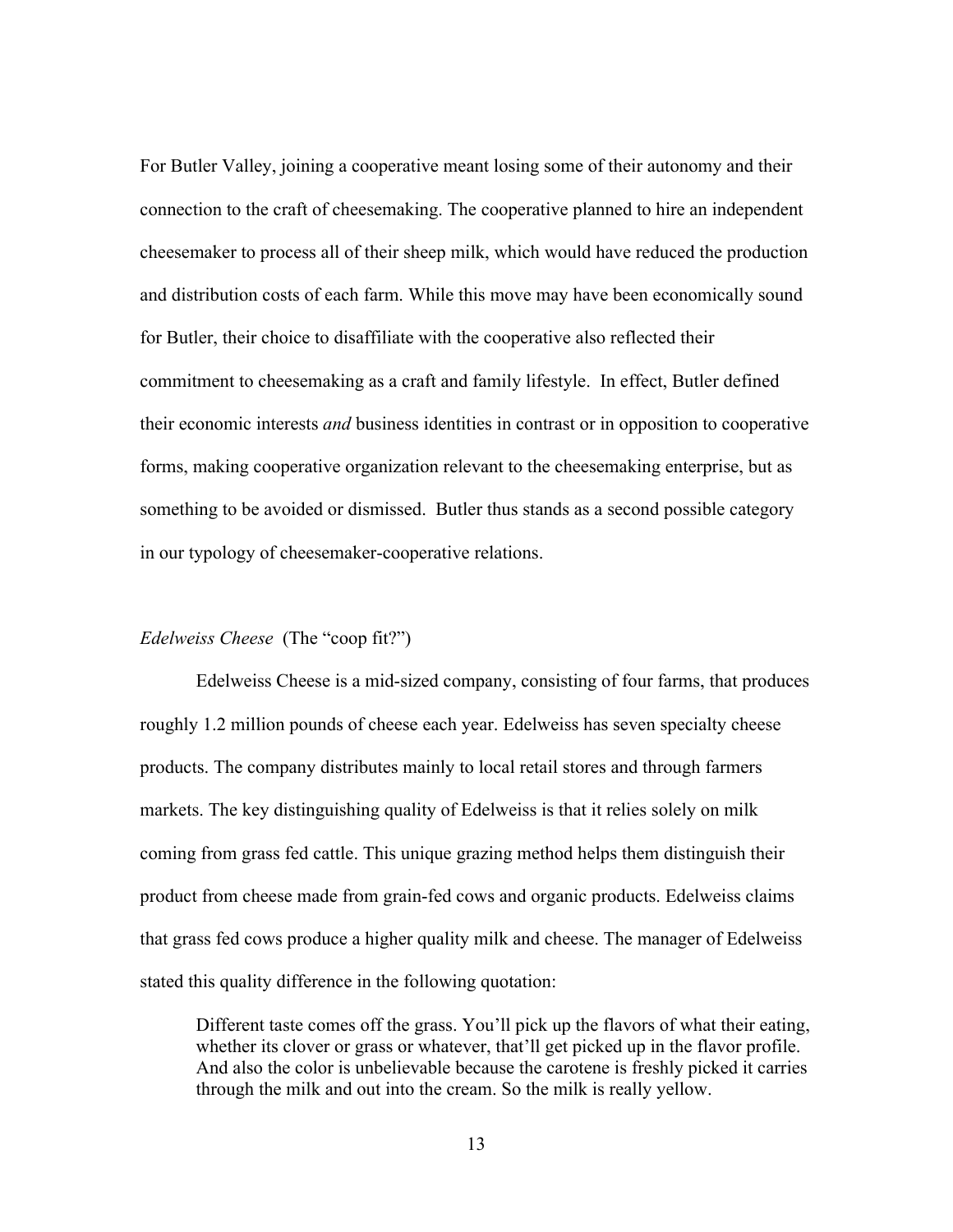Edelweiss's self-definition as artisanal comes in part because of its unique grass-fed product profile.

But Edelweiss's artisanal identity runs deeper than the kinds of cheeses it produces. Unlike most other specialty cheese companies in Wisconsin, Edelweiss uses a cooperative form to organize its suppliers. While the cheese maker himself is an incorporated entity, he subcontracts for the Edelweiss Grazers Cooperative, a cooperative consisting of four grass-fed dairy farms. The cooperative not only aggregates its milk to supply the cheesemaker, it also owns property and plant where the cheese is produced. The cheesemaker makes 15% of the profit from the sold cheese, and the farmers distribute the rest of the profit evenly among the four farms.

This cooperative arrangement gives more control over the cheese operation to the farmers, but another reason for using the cooperative form is because of its perceived congruence with their identity as artisanal producers. The founder, in the following quote, described the process of choosing the cooperative legal form as a deliberative decision to augment their artisan identity.

Founder: [W]e're trying to set up this whole dairy operation. We think we want to be a coop. Originally we weren't sure if we wanted to be a coop or an LLC…Well, we've worked for coops before and it actually creates a nice sound, you know, to what you're doing. Because I think for what we're doing coops kind of fit together with artisanal thinking, etc.

I would say it was as much for the marketing reasons. And also, I like the idea of trying to share, you know, the wealth. Well, obviously we can't totally share it because we have just a couple investors but the whole ideas of a coop really appeals to me.

Thus, while the other cheese producers focused on other dimensions of their business that enhanced their identity as specialty producers (i.e., Carr emphasized its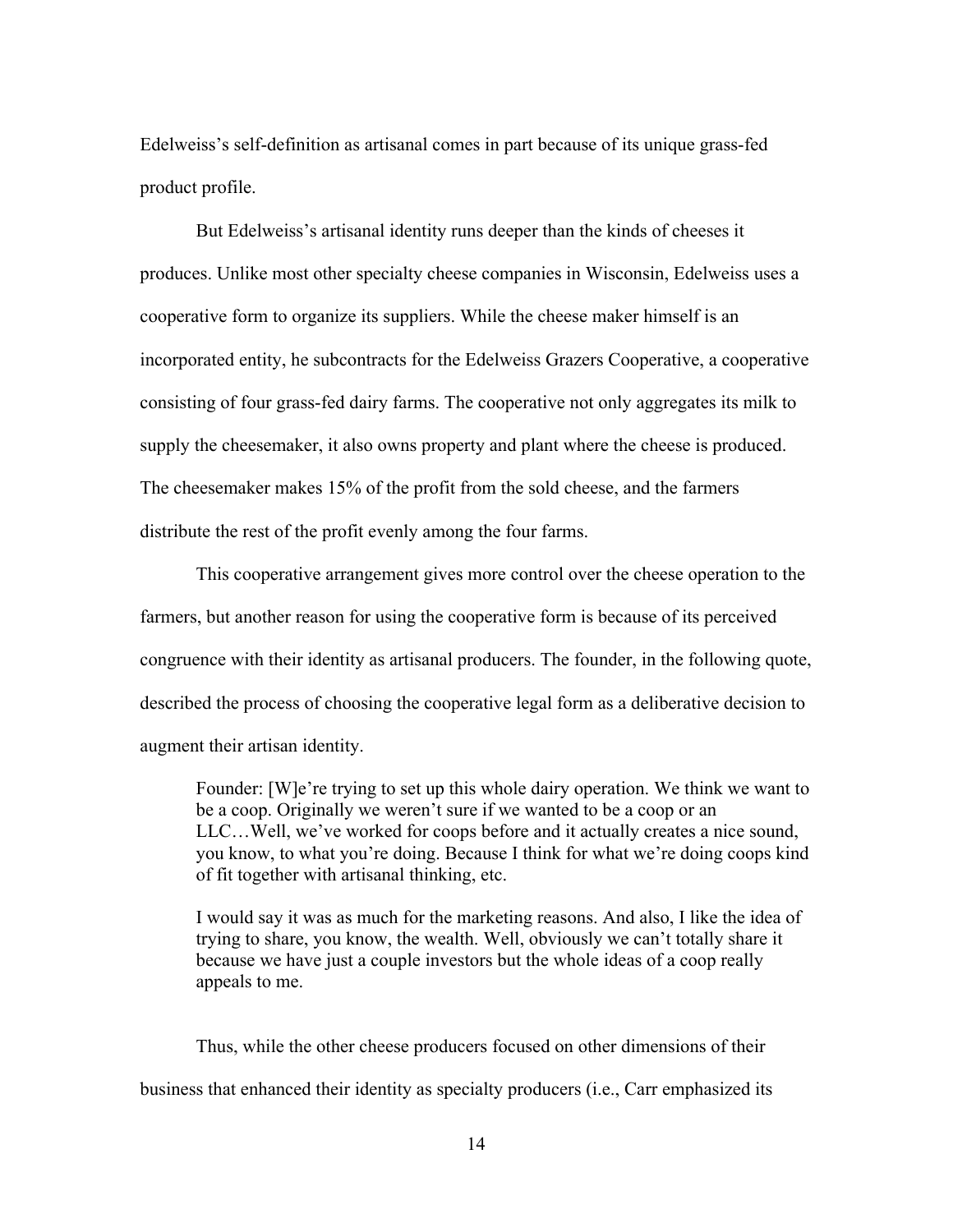method of production; Butler drew on its means of distribution), Edelweiss used organizational form as an identity accentuating mechanism.

The cooperative form had another positive function for Edelweiss – it allowed the dairy farmers to exert control over their internal standards of product quality. Given that grass feeding was such an important input to their eventual product quality, the farmers used the cooperative as a means of control to assure that members maintained this

feeding standard.

Founder: So the grazing has been a basis for why we started this coop because we found out that when you graze our cattle we produce a different kind of milk too…. Well, we've had a number of people be interested [in joining the cooperative], but what we've also found is that we've set certain parameters to protect the integrity of it, like we don't want anybody feeding corn silage to the milk cows during the grazing season.

Interviewer: Right.

Founder: Some guys like to feed corn silage. So what we have to do is as a coop…

Interviewer: You have standards, it sounds like.

Founder: Yep, we have standards but what is eventually going to have to happen is we're going to have to get a price that is high enough for these people that they'll say, ok, I'll give up the corn silage because I believe in what you're doing there at that coop.

By making feeding standards an admittance standard to the cooperative, the dairy farms ensure that their cheese products maintain a distinguishable niche position in the market. Thus, the cooperative form has both symbolic and functional benefits for Edelweiss.

Given that one of the constraints in using the cooperative form is access to the

necessary legal knowledge, Edelweiss had to seek special help to create their specialized

form. Local lawyers did not have sufficient expertise. When the founders sought help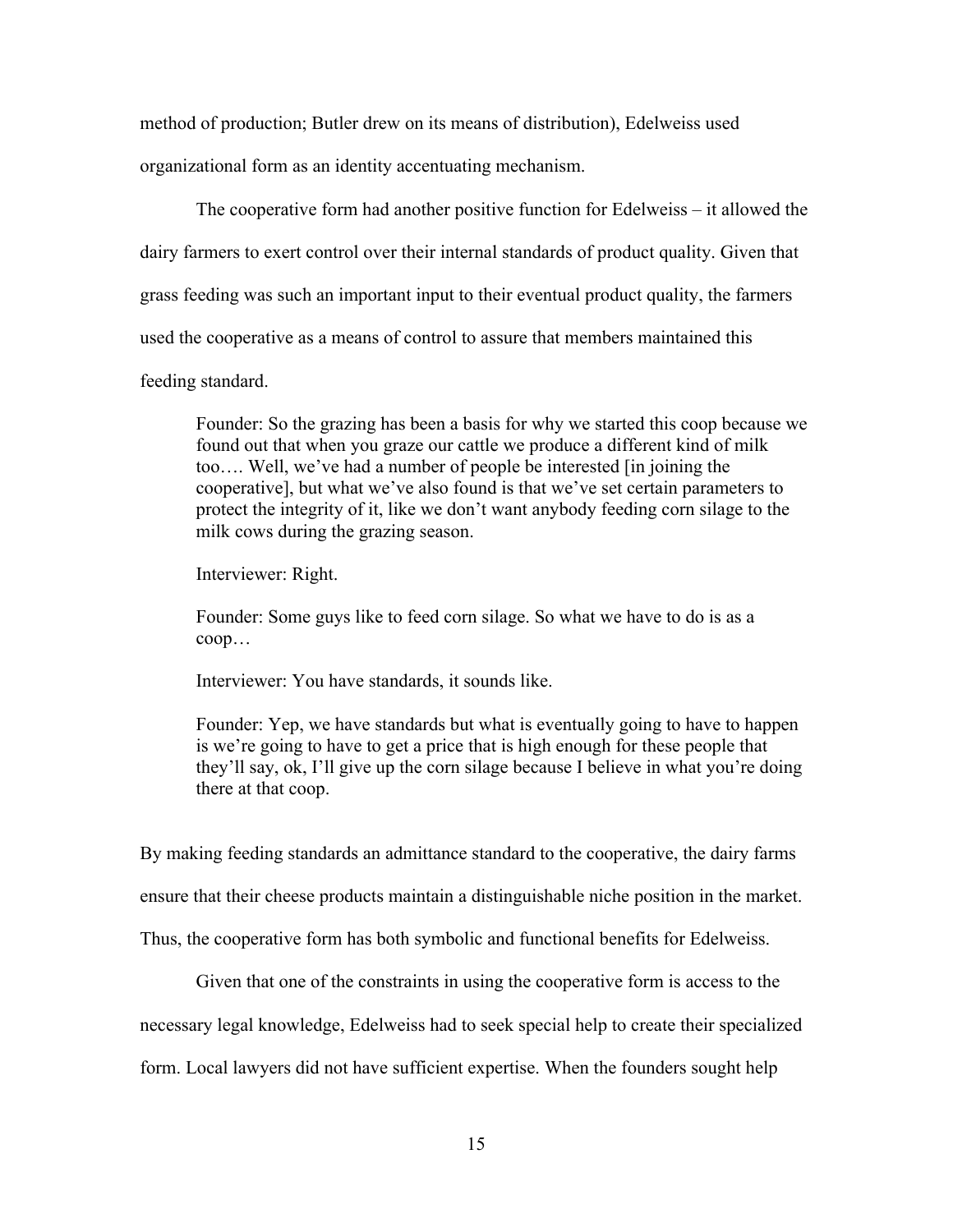they first turned to the Wisconsin Center for Cooperatives, who in turn put them in touch with a law firm in Minnesota that had extensive experience in doing legal work for Minnesota dairy cooperatives. Thus, in order to construct the particular legal arrangement used by Edelweiss, in which the cheesemaker contracted with a dairy cooperative that legally owned the property, they had to create contacts with external legal professionals.

More generally, Edelweiss points to the possibility that the cooperative form can be used inventively by specialty producers to supplement their identity in a craft economy. To do this, however, the cooperative form is actively mobilized by intentional actors who seek to imbue the cooperative form with new cultural meaning. In the case of Edelweiss this active mobilization was a joint effort of the dairy farmers who sought novel organizing tools with which to supplement their niche identity as artisanal producers of grass-fed products and the Wisconsin Center for Cooperatives, an organization that has an explicit mission to promote cooperative use. This *redeployment*  of the cooperative form took an old organizational form and infused it with new purpose and cultural connotation.

### **Conclusion:**

Three preliminary findings emerge from our analysis. First, the business of artisinal cheese production in Wisconsin has developed in ways that appeared to have rendered the cooperative form of organization strikingly less common, or relevant, than in the past or than with commodity cheese producers. This is perhaps not surprisingly given the general absence in this specialty subsector of conditions commonly associated with cooperatives. However, we also find that there can be substantial loose coupling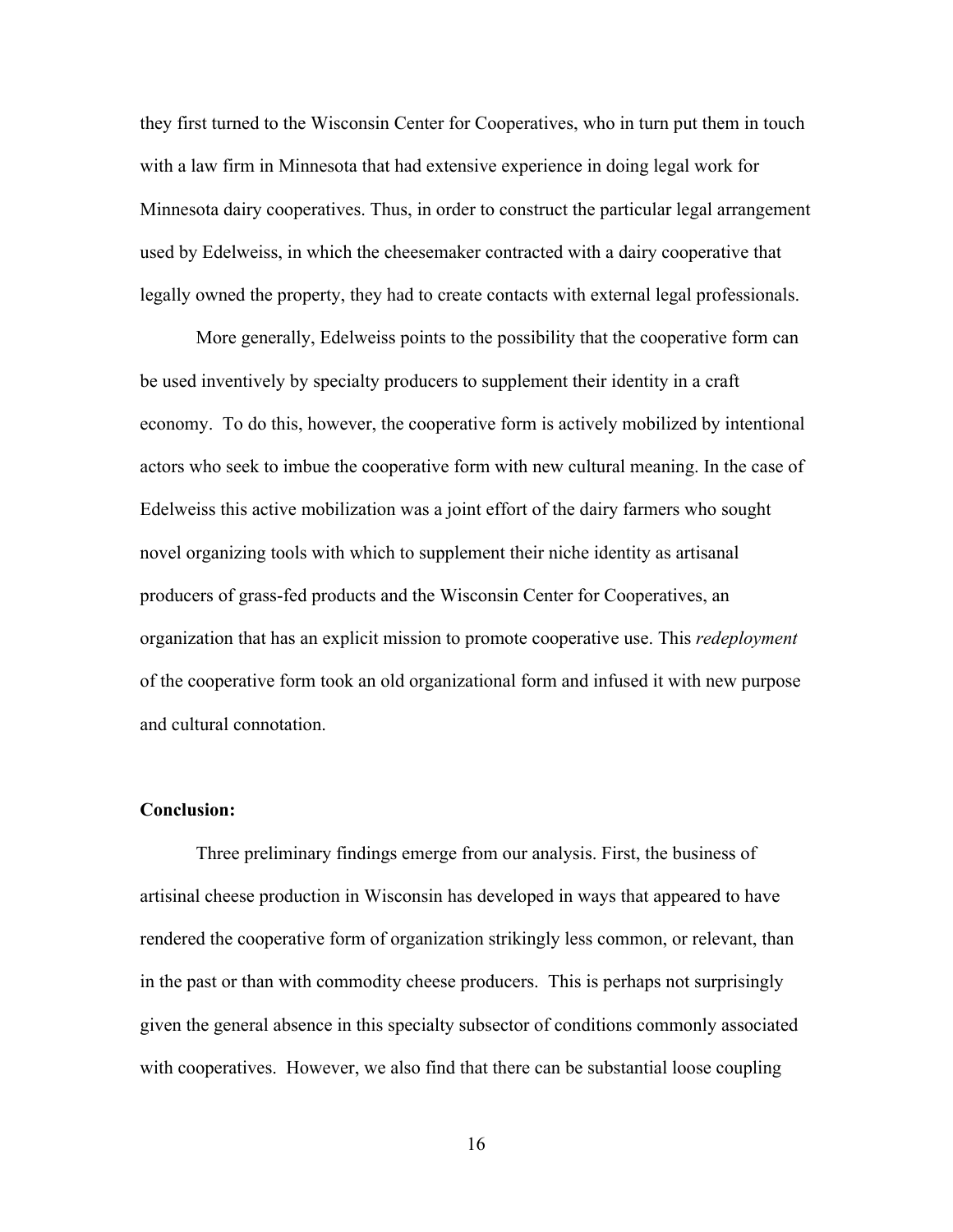between the legal or organizational form of an enterprise, on the one hand, and its business activities, coordinating practice and day-to-day problems, on the others. We find further that there was variation across cheesemakers in whether or not they engaged or incorporated cooperatives into their operations, variation which supported a preliminary typology of cheesemaker-cooperative relations in this specialty subsector. For some cheesemakers, cooperatives forms seem largely irrelevant; for others, cooperatives appear to represent business practices, product types and general orientations *against* which artisisnal cheesemaking's core identity is defined. In some cases, cooperative forms (and perhaps legal forms in general) may be something that can be set aside for most, if not all, day-to-day practices, or used as a foil to distinguish one's niche or identity.

Yet some cheesemakers appeared to embrace cooperatives, refitting or refashioning it to the demands of this subsector, both a governance mechanisms to sustain high quality production, and as a form to express, communicate and perhaps consolidate a new, specifically artisinal identity. This third leg of our typology has potentially important implications. It suggests that cooperatives, and organizational form more generally, are not uniquely or fully determined by "underlying" economic conditions, the characteristics of core transactions or traditional sociological categories and identities. Instead, it supports a more multifunctional or multiple pathways view of industries and organizational form, and that organizational forms are more plastic or flexible than common understood, opening largely unexplored possibilities for retasking and redefining cooperative organizational forms. And, should further research support these notions, it suggests that cooperatives can play a vital role in sustaining new forms of agricultural production.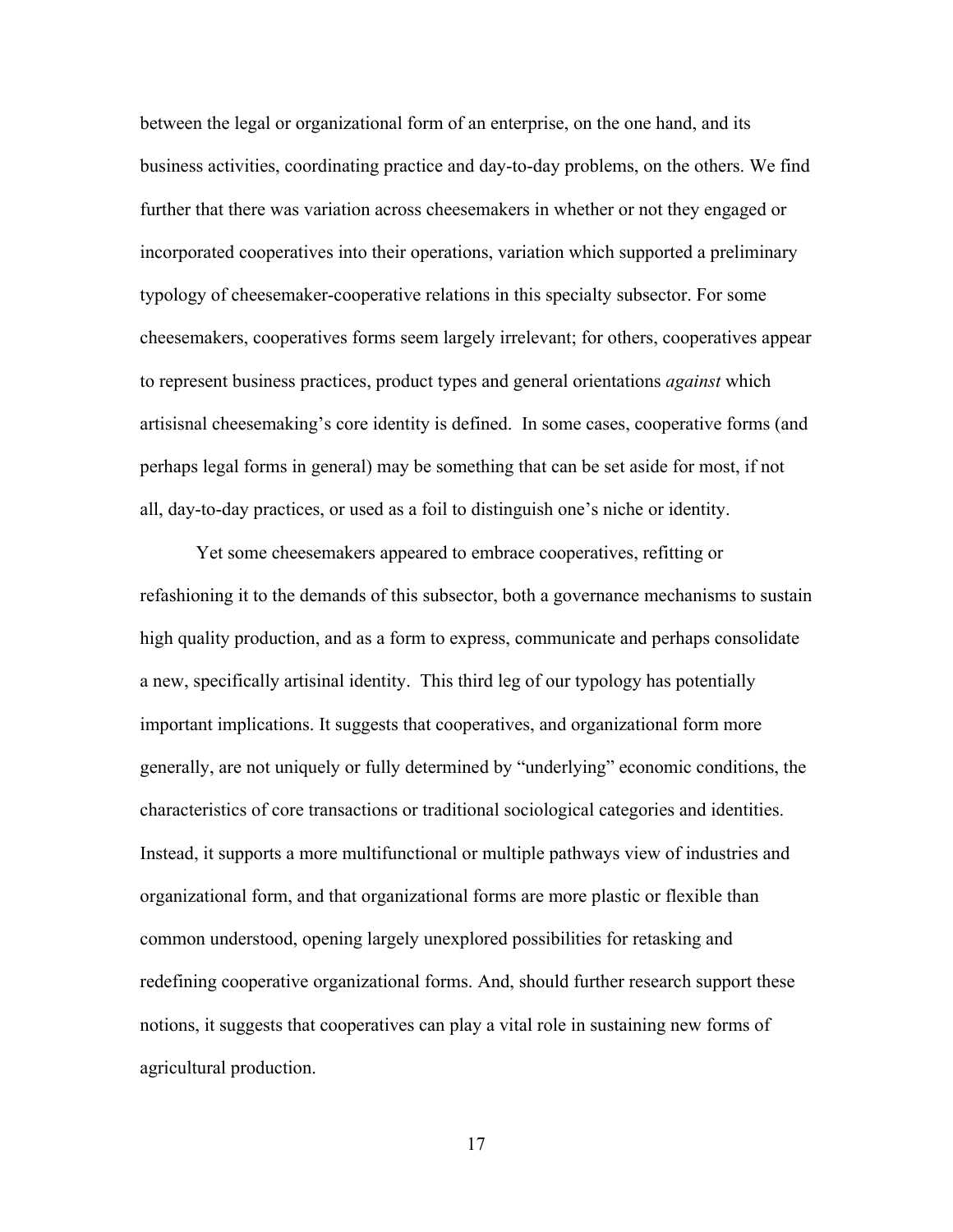# **Appendix Wisconsin Specialty Cheesemakers**

Alto Dairy N3545 County EE Waupun, WI 53963 Phone: 920-346-2215 www.blackcreekclassic.com

................................................................

Arla Foods, Inc. 489 Holland Court Kaukauna, WI 54139 Phone: 800-243-3730 www.arlafoodsusa.com

................................................................ Bass Lake Cheese Factory 598 Valley View Trail Somerset, WI 54025 Phone: 800-368-2437

www.blcheese.com

................................................................ BelGioioso Cheese 5810 County Road NN Denmark, WI 54208 Phone: 920-863-2123 www.belgioioso.com

................................................................ Blaser's USA PO Box 36 Comstock, WI 54826 Phone: 715-822-2437 www.blasersusa.com

................................................................ Bleu Mont Dairy Willi Lehner 3480 County F Blue Mounds, WI 53517 Phone: 608-767-2875 www.cheeseforager.com/bleumont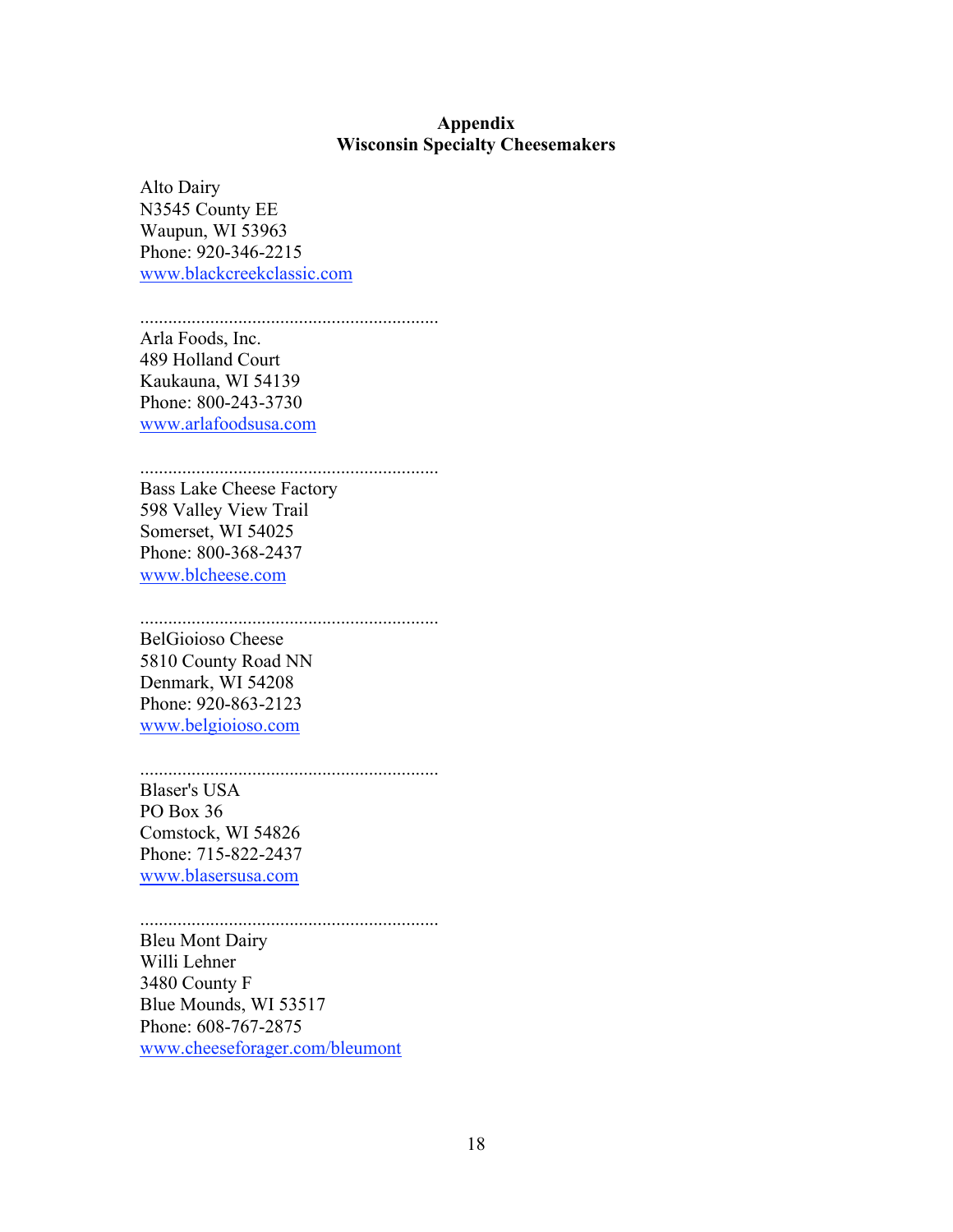................................................................ Braun Swiss Käse Hoch Enterprises 554 First Street New Glarus, WI 53574 Phone: 800-624-1675

### ................................................................

Brunkow Cheese of Wisconsin 17975 County Highway F Darlington, WI 53530 Phone: 800-338-3773

#### ................................................................

Butler Farms Janet Butler W13184 Sjuggerud Road Whitehall, WI 54773 Phone: 715-983-2285

................................................................

Capri Organic Goat Cheese Felix Thalhammer P.O. Box 102 Blue River, WI 53518 Phone: 608-536-3636 www.capricheese.com

### ................................................................

Carr Valley Cheese S3797 County Trunk Highway G La Valle, WI 53941 Phone: 608-986-2781 Website: www.carrvalleycheese.com

................................................................ Cedar Grove Cheese Bob Wills E5904 Mill Road Plain, WI 53577 800-200-6020 www.cedargrovecheese.com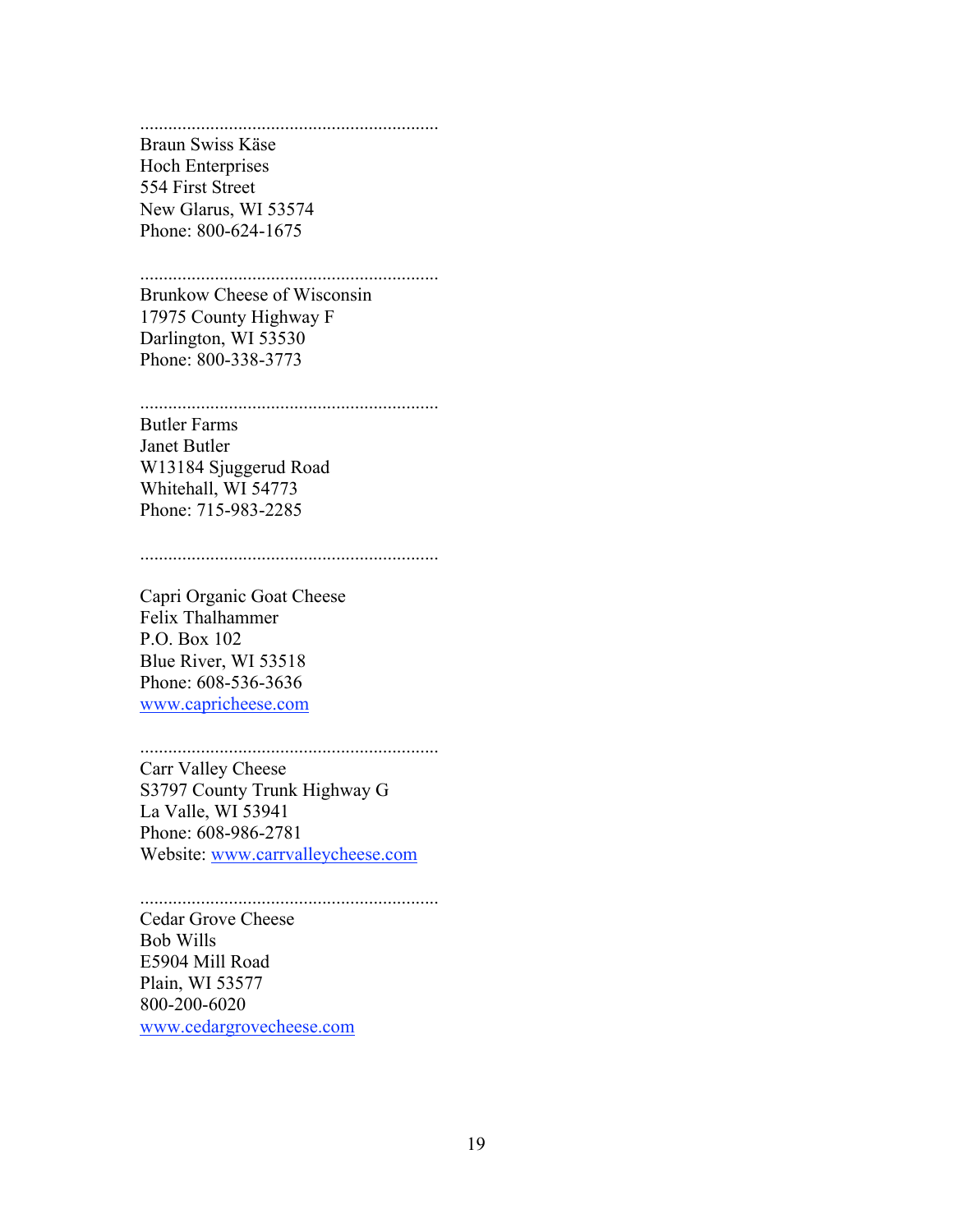#### ................................................................

Chalet Cheese Cooperative Myron Olson N4858 Hwy N Monroe, WI 53566 Phone: 608-325-4343

................................................................

Crave Brothers Farmstead Cheese W11555 Torpy Road Waterloo, WI 53594 Phone: 920-478-4887 www.cravecheese.com

# ................................................................

Crystal Ball Farms Troy DeRosier 527 State Road 35 Osceola, WI 54020 Phone: 715-294-4090

................................................................

Decatur Dairy Steve Stettler or Nicole Looze W1668 Hwy F Brodhead, WI 53520 Phone: 608-897-8661 www.decaturdairy.com

................................................................ Edelweiss Creamery Bruce Workman W6117 County C Monticello, WI 53570 Phone: 608-938-4094

................................................................ Fantôme Farm Anne Topham Ridgeway, WI Phone: 608-924-1266 www.fantomefarm.com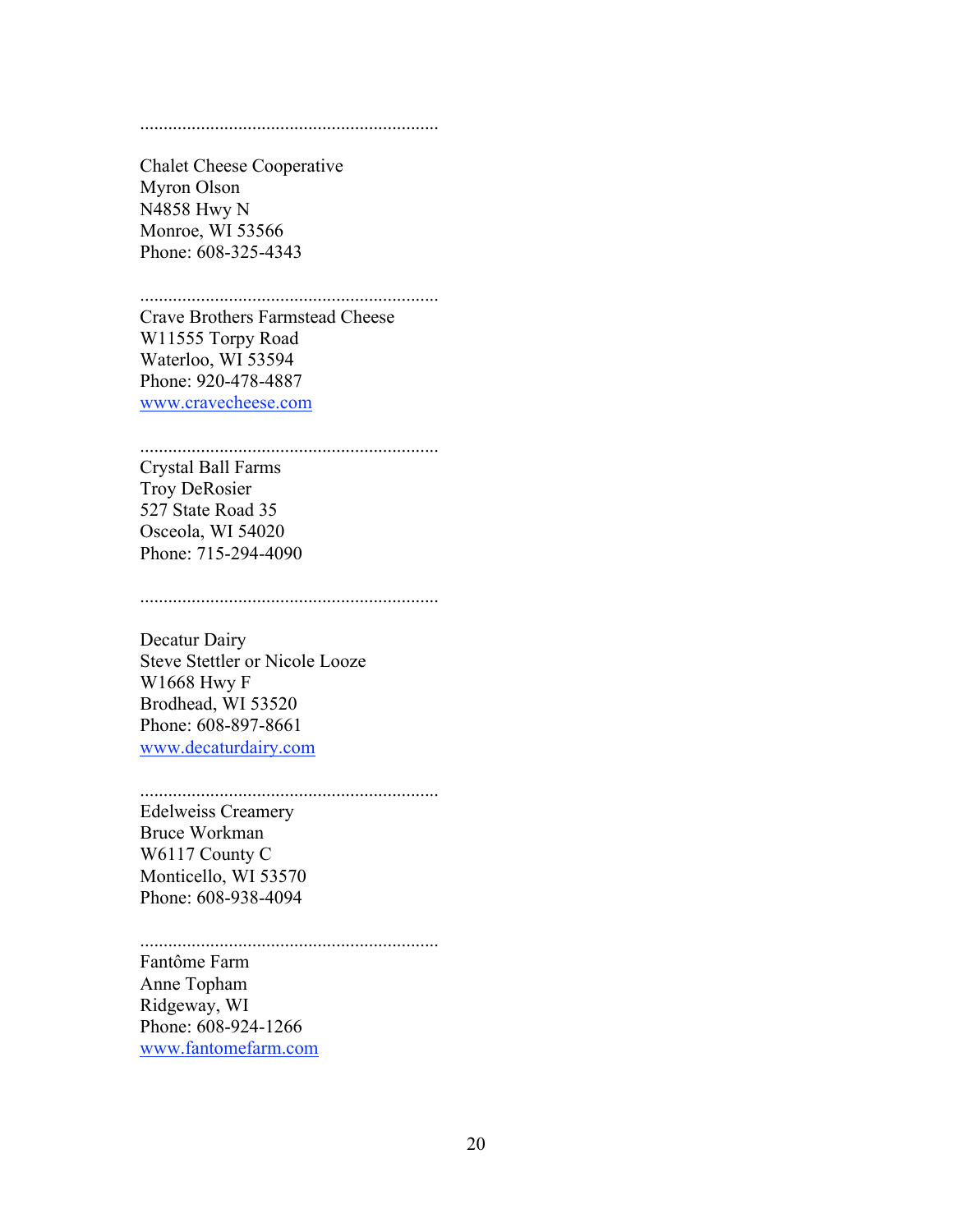#### ................................................................

FenceLine 22950 County Road Y Grantsburg, WI 54840 Phone: 612-521-0450 www.fencelinecheese.com

#### ................................................................ Gingerbread Jersey

Carolyn and Virgil Schunk 1025 West Lincoln Street Augusta, WI 54722 Phone: 715-286-4007

# ................................................................

Henning Cheese 20201 Ucker Point Road Kiel, WI 53042 Phone: 920-894-3032 www.henningscheese.com

# ................................................................

Hidden Springs Creamery Dean and Brenda Jensen 1597 Hanson Road Westby, WI Phone: 608-634-2521

# ................................................................

Hook's Cheese Company Tony and Julie Hook 320 Commerce Street Mineral Point, WI 53565 Phone: 608-987-3259

#### ................................................................ LoveTree Farmstead Cheese

Mary or David Falk 12413 County Road Z Grantsburg, WI 54840 Phone: 715-488-2966 www.lovetreefarmstead.com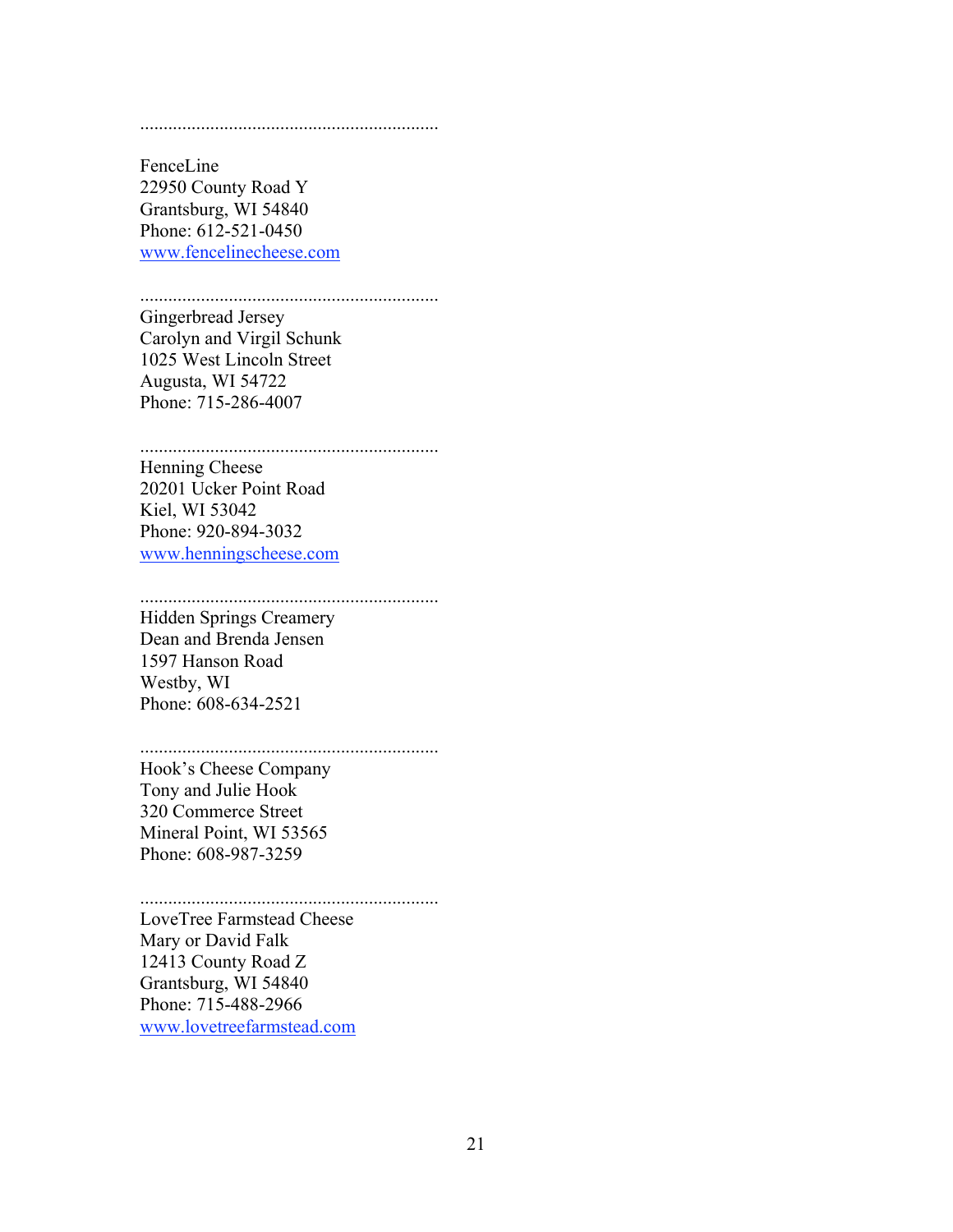................................................................ Maple Leaf Cheese Cooperative Jeff Wideman or Shirley Knox N890 Twin Grove Road Monroe, WI 53566 Phone: 608-934-1234 www.wischeese.com

................................................................

Meister Cheese Company PO Box 68 Muscoda, WI 53573 Phone: 920-387-5740 Ext. 316 www.meistercheese.com

................................................................

Montchevre Betin 336 South Penn St. Belmont, WI 53510 Phone: 608-762-5878 www.montchevre.com

................................................................ Montforte - WFU Specialty Cheese Company 303 E. Highway 18 Montfort, WI 53569 Phone: 608-943-6771

................................................................ Mt. Sterling Cheese Cooperative

Alan Bekkum 505 Diagonal Street, PO Box 103 Mt. Sterling, WI 54645-0103 Phone: 608-734-3151 www.buygoatcheese.com

................................................................ Natural Valley Cheese Tom Torkelson 110 Omaha St. Hustler, WI 54637 Phone: 608-427-6907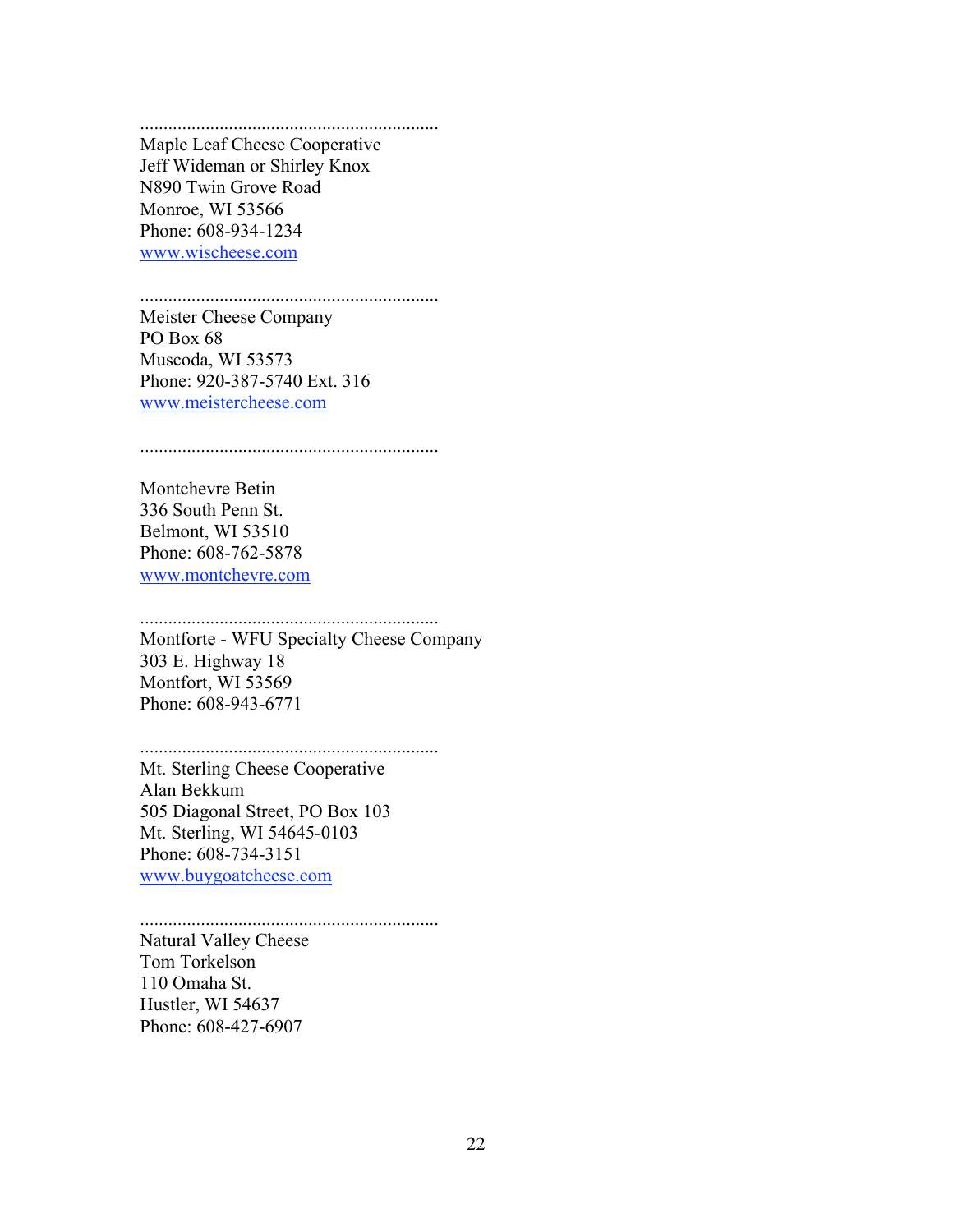................................................................ Organic Choice 251 Industrial Drive Mondovi, WI 54655 Phone: 715-926-4788 www.nextgenerationdairy.com

................................................................

Organic Valley Family of Farms Eric Newman One Organic Way LaFarge, WI 54639 Phone: 608-625-2602 www.organicvalley.coop

................................................................

Park Cheese Company Eric Liebetrau PO Box 1499 Fond du Lac, WI 54935 Phone: 920-923-8484 www.parkcheese.com

................................................................

Pasture Pride Cheese Kim Everhart 110 Eagle Drive Cashton, WI 54619 Phone: 608-654-7444

................................................................

Roth Käse USA Kirsten Jaeckle 657 Second Street Monroe, WI 53566 Phone: 608-328-2122 www.rothkase.com

................................................................ Salemville Cheese Co-op 3018 Hwy 145 Richfield, WI 53076 Phone: 800-782-0741 www.dcicheeseco.com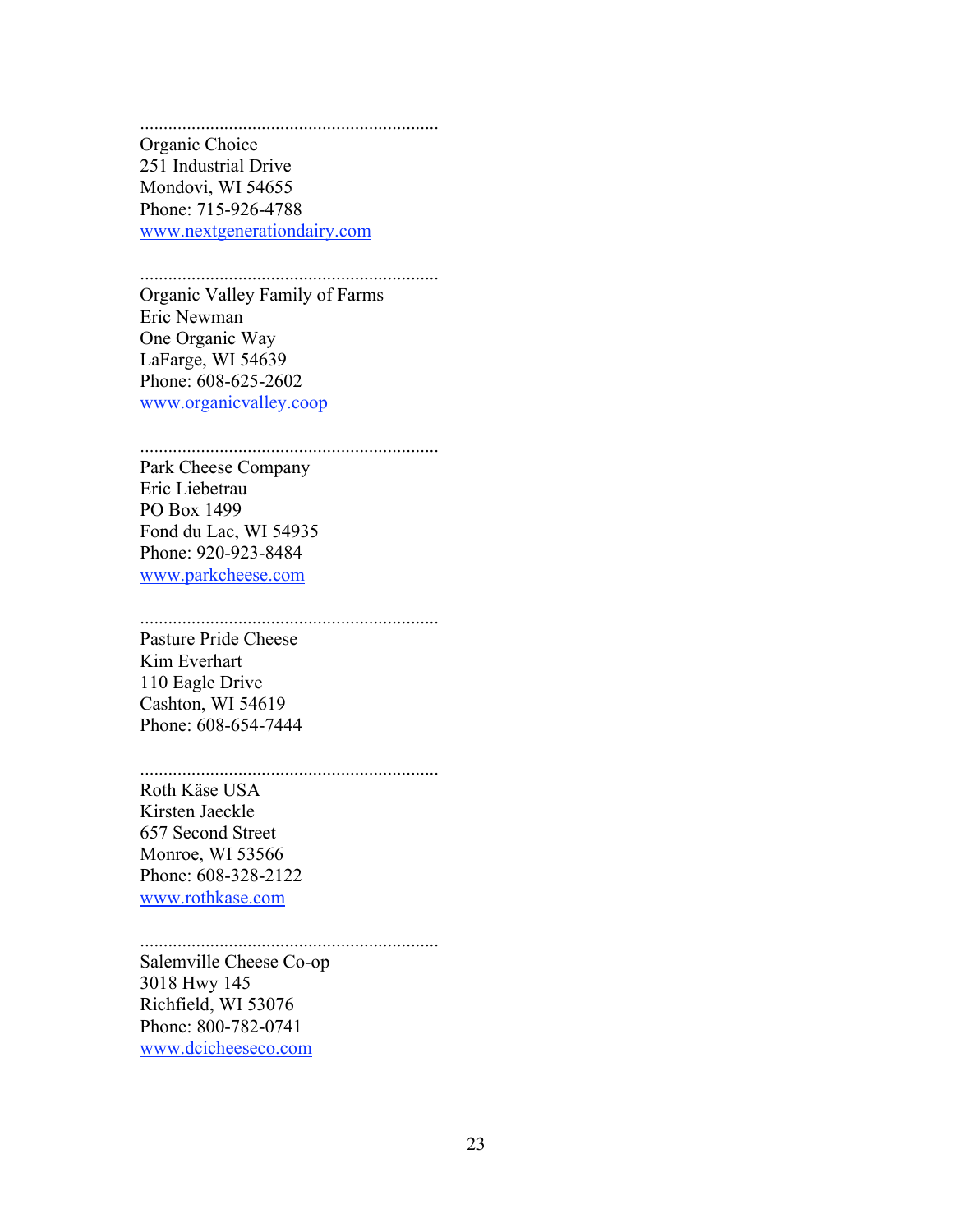................................................................ Sartori Foods 210 Morse St. Antigo, WI 54409 Phone: 715-623-2301 www.sartorifoods.com

### ................................................................

Seymour Dairy Products 124 E. Bronson Road Seymour, WI 54165 Phone: 920-833-2900 www.seymourdairyproducts.com

................................................................

Silver Lewis Cheese Co-op Karla Erickson W3075 County Road EE Monticello, WI 53570 Phone: 608-938-4813

................................................................

Specialty Cheese Company Paul Scharfman 455 South River Street Lowell, WI 53557 Phone: 920-927-3888 www.specialcheese.com

#### ................................................................ Springbrook Organic Dairy

................................................................

Theresa DePies W3151 Haddick Road Springbrook, WI 54875 Phone: 715-766-2610

Sugar River Dairy Ron and Chris Paris N7346 County Highway D Albany, WI 53502 Phone: 608-938-1218